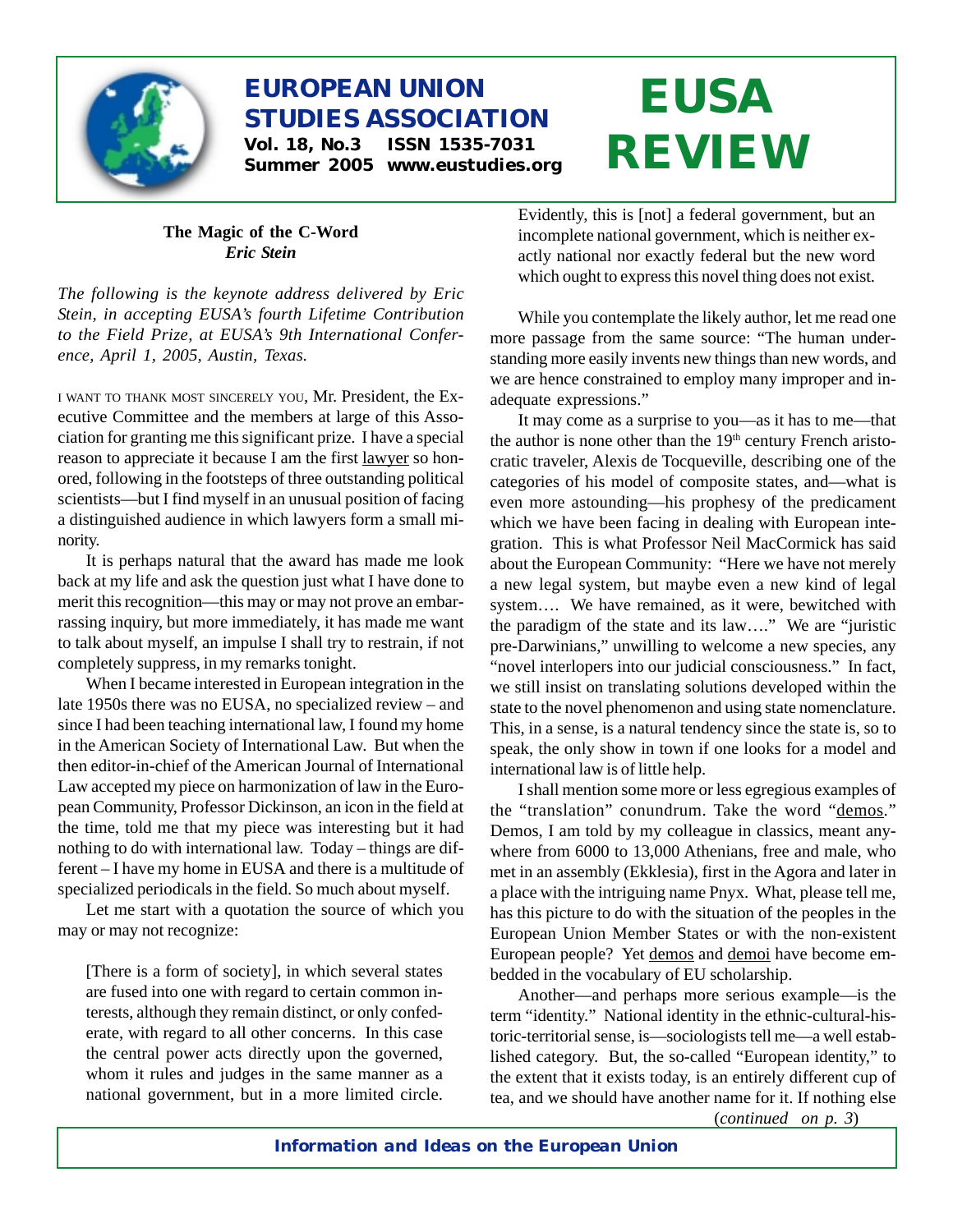The *EUSA Review* (ISSN 1535-7031) [formerly the *ECSA Review*] is published four times yearly by the European Union Studies Association, a membership association and non-profit organization (founded in 1988 as the European Community Studies Association) devoted to the exchange of information and ideas on the European Union. We welcome the submission of scholarly manuscripts. Subscription to the *EUSA Review* is a benefit of Association membership.

© 2005 European Union Studies Association

The European Union Studies Association ®, Information and Ideas on the European Union ®, State of the European Union ®, and www.eustudies.org ® are all registered trademarks of the European Union Studies Association, Inc.

**Managing Editor** Joseph A. Figliulo **Forum and Features Editor** Virginie Guiraudon (European University Institute) **Book Reviews Editor** R. Daniel Kelemen (University of Oxford) **Editorial Assistant** Shannon Speakman

#### **2003-2005 EUSA Executive Committee**

JOHN T.S. KEELER, Chair (University of Washington) LIESBET HOOGHE, Vice-Chair (UNC Chapel Hill) SOPHIE MEUNIER, Secretary (Princeton University) AMY VERDUN, Treasurer (University of Victoria) GRAINNE DE BURCA (European University Institute; New York University) VIRGINIE GUIRAUDON (European University Institute) FRANK SCHIMMELFENNIG (University of Mannheim) ALBERTA SBRAGIA (University of Pittsburgh) *Ex Officio* **Immediate Past Chair (2003-2005)** GEORGE ROSS (Brandeis University) **European Union Studies Association** ®

415 Bellefield Hall University of Pittsburgh Pittsburgh, PA 15260 USA Web www.eustudies.org ® E-mail eusa@pitt.edu Facsimile 412.648.1168 Telephone 412.648.7635

# **EUSA Review <b>From the Chair**

#### **John T.S. Keeler**

#### **The Internationalization of EUSA**

IT IS AN HONOR BUT ALSO <sup>A</sup> WEIGHTY RESPONSIBILITY to serve as Chair of EUSA. Fortunately, we have a very skillful and committed Executive Director, Joe Figliulo, who makes the job seem far less daunting than it might otherwise be. I would like to begin my term by thanking Joe publicly for the quality guidance he has provided to date and for his recent pledge to remain with EUSA for the foreseeable future. Thanks also to my predecessor, George Ross, and to the other two Executive Committee members who stepped down in June, Karen Alter and Jeff Anderson, from whom I learned a great deal while serving as Vice-Chair over the past two years. It is reassuring to know that the ExCom and I will continue to benefit from the formidable presence of Grainne de Burca, Virginie Giraudon and Sophie Meunier, and that we will be joined by such sterling colleagues as Liesbet Hooghe (our new Vice-Chair), Frank Schimmelfenning and Amy Verdun.

It is the composition of our 2005-2007 ExCom that inspired the theme of this essay: the internationalization of EUSA. As a number of friends and colleagues have observed, this is the first EUSA ExCom ever to include only a single native-born U.S. citizen (me). Only two other members are based at U.S. universities, and both of them are native Europeans (Meunier, from France, at Princeton; Hooghe, from Belgium, at UNC). A majority of our members, the other four, are native Europeans based either in Europe (de Burca, from Ireland, at EUI; Giraudon, from France, at EUI; and Schimmelfenning, from Germany, at Mannheim) or Canada (Verdun, from the Netherlands, at Victoria).

This might seem curious to anyone taking a sufficient break from following the rancorous debates over the EU Constitutional Treaty to read the two-page Constitution of our Association (available online at www.eustudies.org). After all, the formal title of our organization is the "European Union Studies Association *of the United States"* (emphasis added). And the Preamble asserts that the "Association exists to develop a community of persons *in North America* interested in the EU and to raise the level of knowledge about the EU" (emphasis added).

But as all EU scholars know, organizations often develop in unanticipated ways. The constitutional clauses that, in retrospect, paved the way for the internationalization of EUSA are those stipulating (Article II) that "Membership in the Association shall be open to all persons and institutions who have paid annual dues" and that "the Executive Committee shall be elected by the membership." (*continued on p. 22*)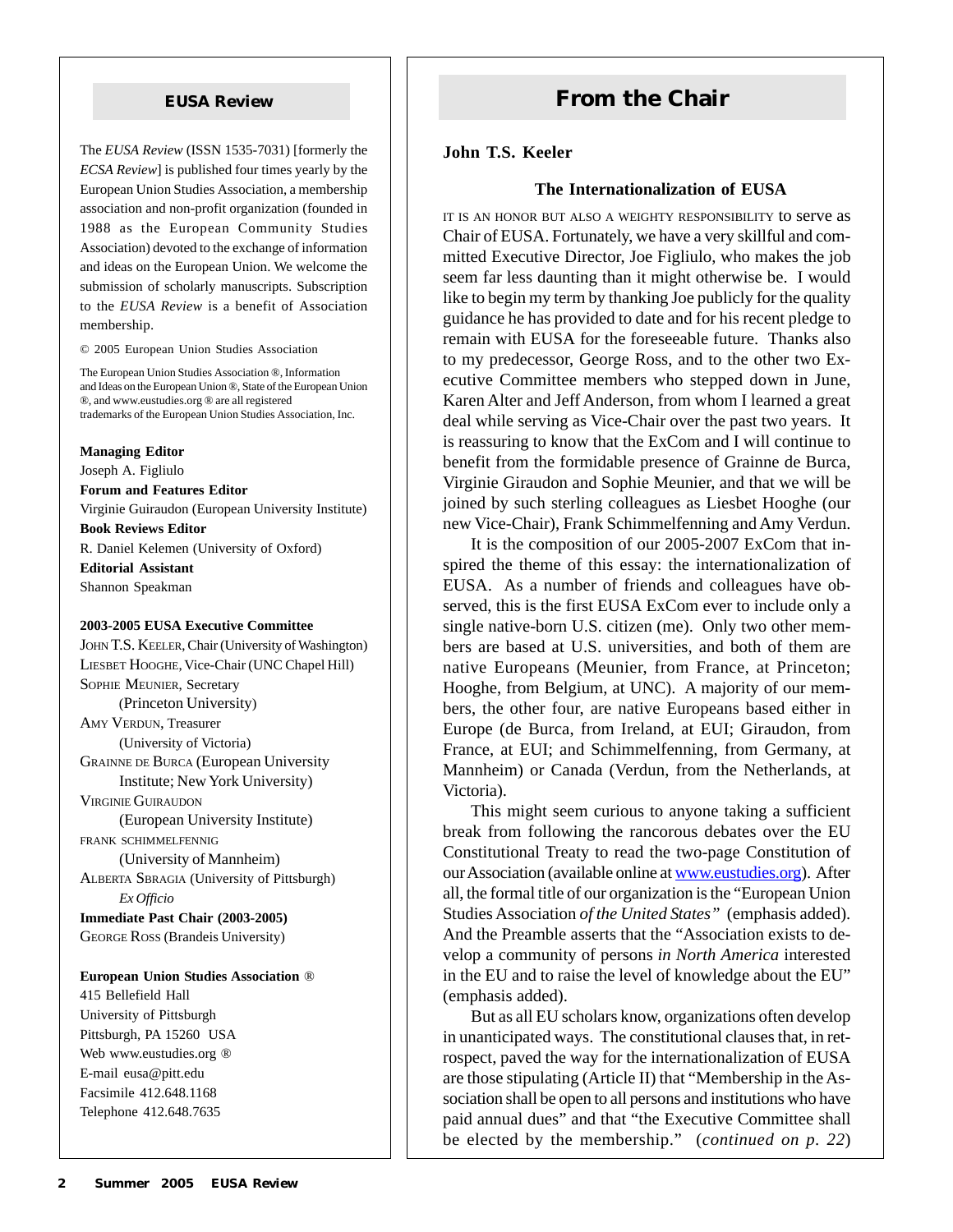(*continued from p. 1*) the babble of 20 languages and the prospect of Turkey's admission to the Union makes a mockery of any reliance on ethnicity or history.

In an interesting research project, the British sociologist Yasemin Soysal examined how Europe is portrayed in school books and debates about school curricula in the UK, Germany and France, and her conclusion illuminates the problem. She points out that what she calls European identity differs considerably from the national type of identity which is deeply rooted in histories, cultures or territories. She found that history schoolbooks may glorify Europe's Roman, Catholic or even Greek origins as remarkable European achievements; but these origins are less and less offered within a religious or ethnic narrative, and increasingly in the more abstract form of the universal principles they contain; what holds Europe together, in schoolbooks, she concludes, is a set of civic ideals and universalistic principles.

I would agree that these ideals and principles, along with common expectations, European Union law, Walter Hallstein's "Rechtsgemeinschaft" and the drafting of an EU constitution, provide the foundation for an evolving identification with "Europe". In other words they provide the foundation for a European identity, if I must use the term, in the absence of a better word for a new phenomenon.

My third example of the translation problem is applying the "democracy-accountability" concept to Union institutions. I had my say on this subject some years ago. Let me just mention the approach taken in the recent draft Constitution: that document incorporates the present form of the so-called dual accountability, that is the accountability of Ministers in the Council to national parliaments and the Commission accountability to the European parliament elected by the peoples in the individual Member States. The accountability of Ministers to their parliaments remains illusory in most member states, but the Constitution would have sought to increase the role of the European Parliament as a means of improving accountability.

In addition, however, the Constitutional text included three other innovations: first, a "participatory model," defined as a structured, systematic dialogue between the institutions and the civil society. A spokesman for civil society argued that this could either be a potential "milestone" for a change in decisionmaking, or just "a blast of hot air" ending again in mere consultation. Professor Jo Shaw shared the latter skeptical view. According to the second innovation, the national parliaments would be given an opportunity to give their opinion on proposed Union legislation, clearly an effort to advance the subsidiarity principle. And finally, an elaborate provision for a popular initiative aimed at inducing the Commission to act where it has failed to act.

Lastly, in this litany of translation troubles, are the terms "constitution" and "constitutionalizing." The use or misuse of these concepts is startling. I have seen references to Constitutio Westphalica and a Westphalian constitutional moment. But let me go back just to the aftermath of World War II—the halcyon days of international institution building. The basic documents of international organizations founded at the time, such as the International Labor Organization and the World Health Organization are named "Constitutions." Allow me to mention a talk I gave back in 1955—just half a century ago—while I was on the staff of the State Department Bureau of United Nations.

I questioned the use of the term 'constitutional' with reference to the United Nations. The U.N. – I said – was a loose association of sovereign states in a world fundamentally dominated by power considerations and we could not analyze its problems in terms of an orderly community, operating under a rule of law. Today, I would suggest a similar caution in the current academic debate about "constitutionalizing" the World Trade Organization.

The same year, in 1955, I was in a working group of officials, facing a blank sheet of paper, with a mandate to make a first draft of a basic document for a new international organization which was to deal with the novel nuclear energy problems. This was at the time when the vision of a new, post-war world order had begun to fade. I don't remember which one of us in the working group had the good sense of calling the new creature modestly "an agency" and its basic document a "statute" rather than "a constitution." The International Atomic Energy Agency was eventually established in Vienna and it has emerged as an important player in the nuclear nonproliferation campaign.

And this brings us chronologically to the birth of the judicial "constitutionalization" saga in European integration. It is, to add a touch of drama (with a grain of salt) a story of a dark conspiracy and outrageous collusion, engineered by a coven of judges and lawyers against unsuspecting governments. It started, you will recall, with a trivial controversy over import duties – the notorious VanGend en Loos case – which the Dutch court referred to the European Court.

In 1962-63 I was spending some months in Brussels with the Legal Service of the Commission at the invitation of its Director General, the brilliant and influential Michel Gaudet, formerly of the Conseil d'Etat. I was able to sit in the meeting of the Legal Service lawyers that was to work out a formal opinion of the Commission in the Van Gend case for submission to the Court of Justice. In the fascinating debate, advocates of the "constitutional" approach argued with the traditional internationalists. I must confess that—looking at the text of the Treaty—I did not see an alternative to the internationalist position. In the end, led by the Director General, the "constitutionalists" prevailed. The conclusion, written in the Commission brief and accepted by the Court, was that it was the Court of Justice, not the national court, that decides whether a Community Treaty provision had a direct effect in the legal orders of the member states and the Court would apply the most liberal criteria of interpretation: the spirit, general scheme and wording. In the Court's vision, the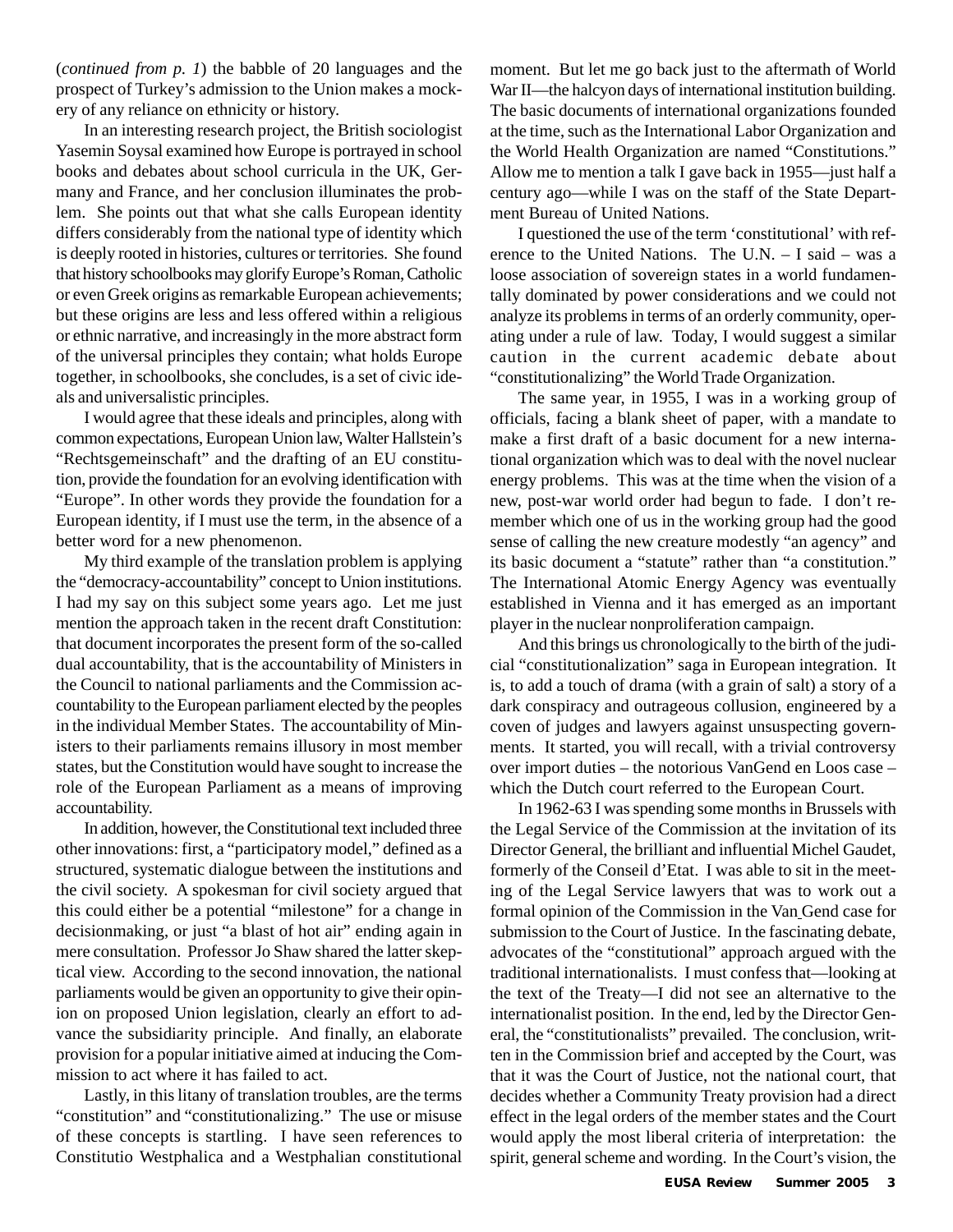Community Treaty is not an ordinary treaty. The Community constitutes a new legal order "for the benefit of which the states have limited their sovereign rights within limited fields, and the subjects of which comprise not only member states but also their nationals and that imposes obligations upon, and confers rights upon individuals as part of their legal heritage."

I do not know which one of the judges on the European Court was the principal co-conspirator with the Gaudet-cabal. But at any event, it is the Commission rather than the Court that deserves the credit (or the blame) for the basic idea of "constitutionalizing" the EC Treaty, a move designed to replace the international law canon with public law concepts—all this on the basis of rather scant provisions of the Community Treaty.

The result, as evidenced by subsequent European Court decisions, has been to turn the broad Community Treaty obligations addressed to governments and the principles which were to be implemented by the political institutions, into directly effective provisions enforceable by interested individuals. The "vigilance of the individuals," as the Court put it, along with the reduction of the unanimity requirement in the Council have made the common and the single markets a reality.

The second act in the constitutionalization drama was the equally well known Costa v. E.N.E.L. case. It originated in an obvious collusion between a Milan justice of the peace and Costa, a local attorney, who hated the nationalization of the public utility in his city. Costa sued to question the payee of his monthly electric bill and the justice of peace managed to push the case before both the Italian Constitutional Court and the European Court of Justice. The European Court seized this opportunity, passed up in Van Gend, to establish the general principle of "precedence" of Community law over national law and it claimed the last word in any conflict between the two legal orders. So, the broadly defined direct effect of Community law in the national legal orders, the principles of supremacy, preemption, and implied powers and the crucial case law on foreign affairs powers—along with the expansion of the unique system of judicial review and enforcement of Community law—have become the foundation of the "supranational" or proto-federal legal order, so aptly envisaged by de Tocqueville.

On this foundation the Court has built further constitutional-type general principles, such as a broad definition of European citizenship and the protection of basic human rights of individuals against acts of Community institutions. The Court has fashioned its own human rights doctrine from the constitutional traditions of the member states and from the European Convention on Fundamental Rights. Incidentally, the Court's solicitude for individual rights is in a stark contrast with its persistently restrictive interpretation of the individual's direct access to the Court. This widely criticized interpretation was to be partly "overruled" in the draft Constitution.

In an expansive mood, the Court called the Community Treaty a "constitutional charter," and it tended to construe the Community powers—and its own jurisdiction—quite broadly in the early years when Community legislation was scarce and there was a need to fill in the gap by judge-made law. It was criticized on that score. There is some evidence that as Community legislation multiplied, the Court has inclined toward a less expansive definition of Community powers in both the internal and external spheres of its activities; but this assessment is contradicted for instance by the Court's more recent bold interpretations of gender equality. Also, the Court continued to fill in gaps in the Treaty system, for example by the path-breaking holding on member state liability for damages caused to individuals by member state breach of Community law, and the liberal use of the concept of "cohesion," and of the very general Treaty provision calling for cooperation in the Community. The Court's jurisdiction has been extended along with the competences of the Union by successive amendments of the constituent treaties and it would have been further expanded in the Constitution for Europe. It is too early to estimate the impact of the principle of subsidarity but it is interesting that only in October 2000, for the first time in its history, the Court arguably struck down a Community law for lack of Community competence.

So much for the constitutionalizing process which appeared to reach its climax in the drafting of the treaty establishing a Constitution for Europe. This is what the President of the European Parliament, Josep Borrell Fontelles, had to say about the magic of the word "Constitution" at the signing of the document in Rome last October:

The word 'Constitution' … carries political and symbolic weight. We should stand by our choice of this word, as we Europeans know how significant it is. In the past, the word 'Constitution' has been a point of departure when dictatorships have fallen. It has helped to bring a new dawn of democracy to Poland, to France, and to my own country, Spain, not so very long ago."

This is a telling explanation why the Europeans, having created "a new thing" in de Tocqueville words, refuse to find a truly new name for it even though it has features incompatible with the standard pattern of a national constitution. As a treaty, it had to be ratified by all member states through national treaty making processes, and provided for a right to withdraw from membership, and in its Part III, it dealt in massive detail with policies and voting formulae. But the first and second Parts have all the trappings of a national basic law. The official title, "Treaty Establishing a Constitution for Europe" clearly distinguishes between the Treaty as a form and Constitution as a substance (Lenaerts). At the end of the day, the European Council of the Heads of State and Government recognized the inherent ambiguity and spoke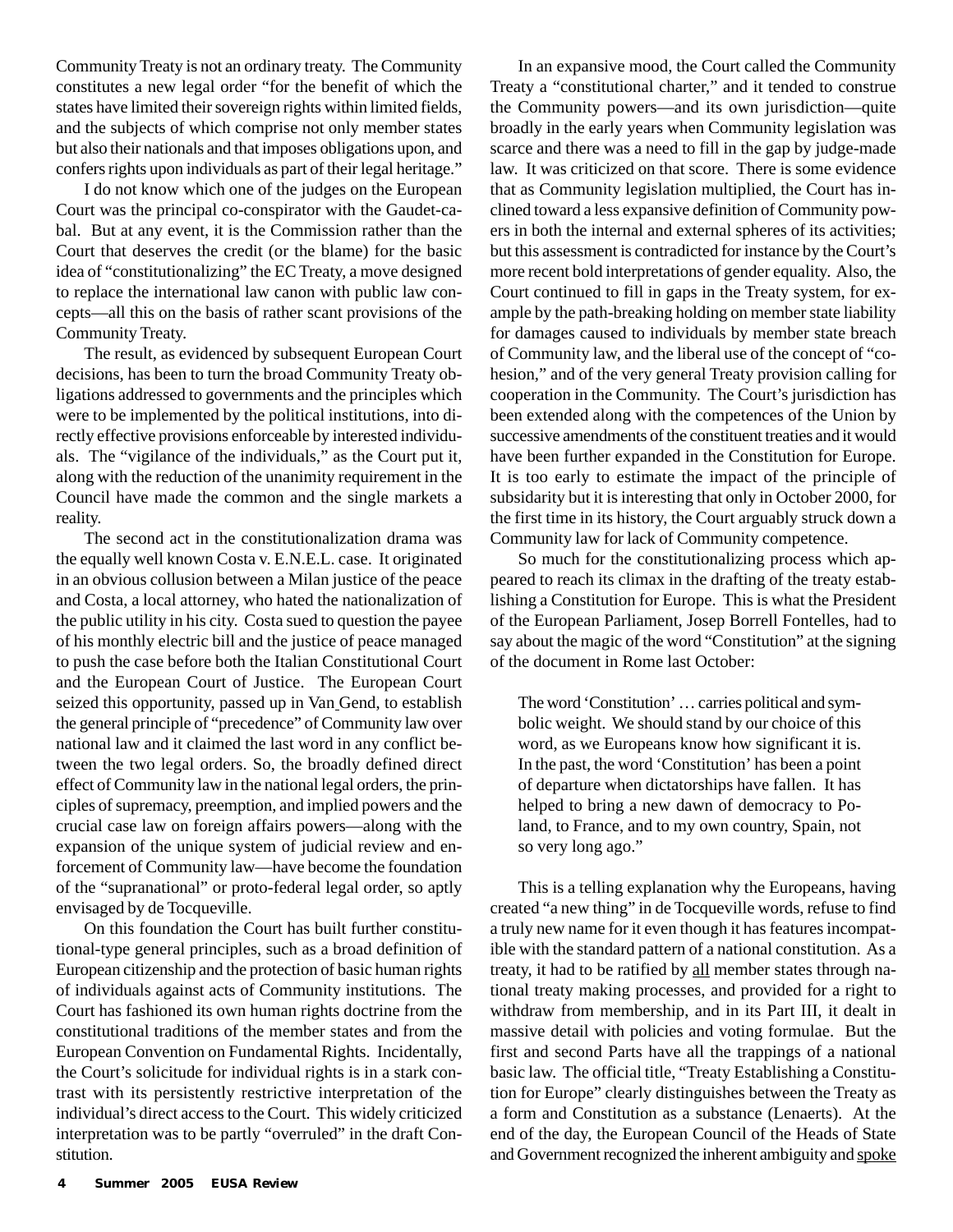of a "Constitutional Treaty."

At any rate, the Constitution seemed to represent a new phase in the half-a-century integration process which has been marked by a persistent tugging, with the connivance of the hesitant governments, at the umbilical cord that ties the new creature to the international law "Grundnorm."

In concluding, I shall take the liberty to lapse again into a bit of personal musing. There is in all of us a need for a vision that would help us "escape the two-dimensional, stale image of the world." For me, it was first the idea of the new post-war international order centered on the United Nations. As I mentioned earlier, I worked in the State Department Bureau of United Nations (later significantly renamed the Bureau of International Organization). I started there in 1946. By the early 1950s, I became disillusioned with the unfulfilled vision of the UN. At the same time, dispatches passing over my desk reported about the novel, strange structure rising in Luxembourg. There is in all of us—as Dr. Freud tells us—a longing for returning to the locale and dreams of our childhood. To see my old Europe attempting to shed its old ways for a new art of governance was an appealing prospect.

Clearly, these thoughts and feelings have been at the foundation of my positive attitude toward European integration for more than half-a-century. Professor Trevor Hartley who emphatically rejects the constitutionalist theory, has written that I apparently was the first to put that theory forward. Yet it was the Court itself that first enunciated the theory in its Van Gend and Costa opinions. The basic concept has been elaborated by scores of scholars, most recently by Professor Daniel Halberstam in his captivating theory of "recalibration" of the position in the Union of individuals as citizens, consumers, officials, judges.

There has been, needless to say, articulate opposition to such theories by realists, neo-functionalist and intergovernmentalists of different hues. Clearly, the Union, an evolving creature with an ambition for a self-referential basis, does not fit readily into the crystalline, positivist, anticonstitutionalist world. I readily confess my membership in the constitutionalist club—but with an important caveat. I expect that the Union will become a premier player in the world arena but, I have consistently disagreed with the idea of some "constitutionalists" that the Union will or should or could become ultimately a centralized federation, a "superstate." Professor Weiler has made the case against that goal more forcefully than I could. He points to the negative, exclusionary features of such a form, to the absence of a truly constitutional foundation and to the pervasive differences between the peoples of the member states I mentioned earlier.

The pressing issue of the day is the timely completion of the ratification of the Constitution by all members; 11 of the 25 have opted for a popular referendum. If extended delays are expected, all or some member governments may agree on a provisional application of some of the features of the

Constitution, such as the monitoring by the national parliaments or a full empowerment of the new European Foreign Minister and his group of diplomats. This could be done by legal instruments available in EU practice such as an interinstitutional agreement, or by an agreement under international law. The Intergovernmental Conference faced the possibility of [I quote] "one or two members" failing to ratify by June 2007 but the only solution it could think of was dropping the problem into the lap of the European Council. The Council would then be faced with a number of more or less unenviable options. But that is a story for another day.

Let me conclude with thanking you again—also on behalf of my wife Virginia who must share in this honor I could not have achieved without her. She was with me from Brussels to Beijing, used the long waiting hours to broaden her art historian's knowledge and edited every word I've written. Thanks again.

#### **Eric Stein Hessel E. Yntema Professor of Law Emeritus University of Michigan Law School**

The *EUSA Review* follows an annual calendar of announcements and listings organized in four topic areas: Winter (December 15): EU-Related Academic Programs (degree or certificate-granting, worldwide); Spring (March 15): EU-Related Web Sites (especially primary sources such as databases, on-line publications, and bibliographies); Summer (June 15): EU-Related Organizations (academic and professional associations or independent research centers (such as think tanks) with significant EU aspects in their missions); and Fall (September 15): EUSA Members' Research Notes (current, EU-related, funded research projects). Send brief announcements by e-mail to <eusa@pitt.edu> or by mail to EUSA, 415 Bellefield Hall, University of Pittsburgh, Pittsburgh, PA 15260 USA. We reserve the right to edit for length, and we cannot guarantee inclusion in the listings. We do not accept unsolicited e-mail attachments.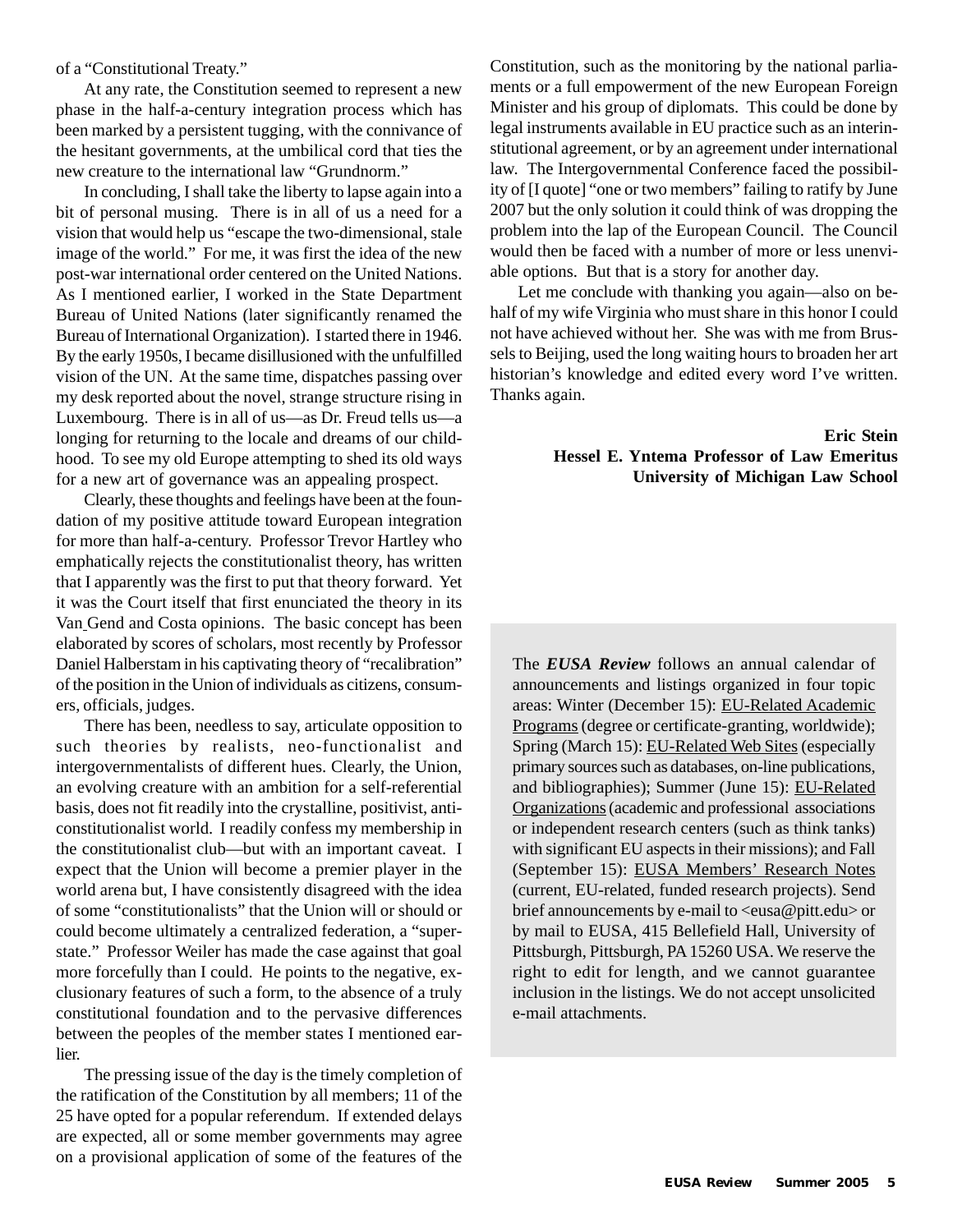place ad 1 here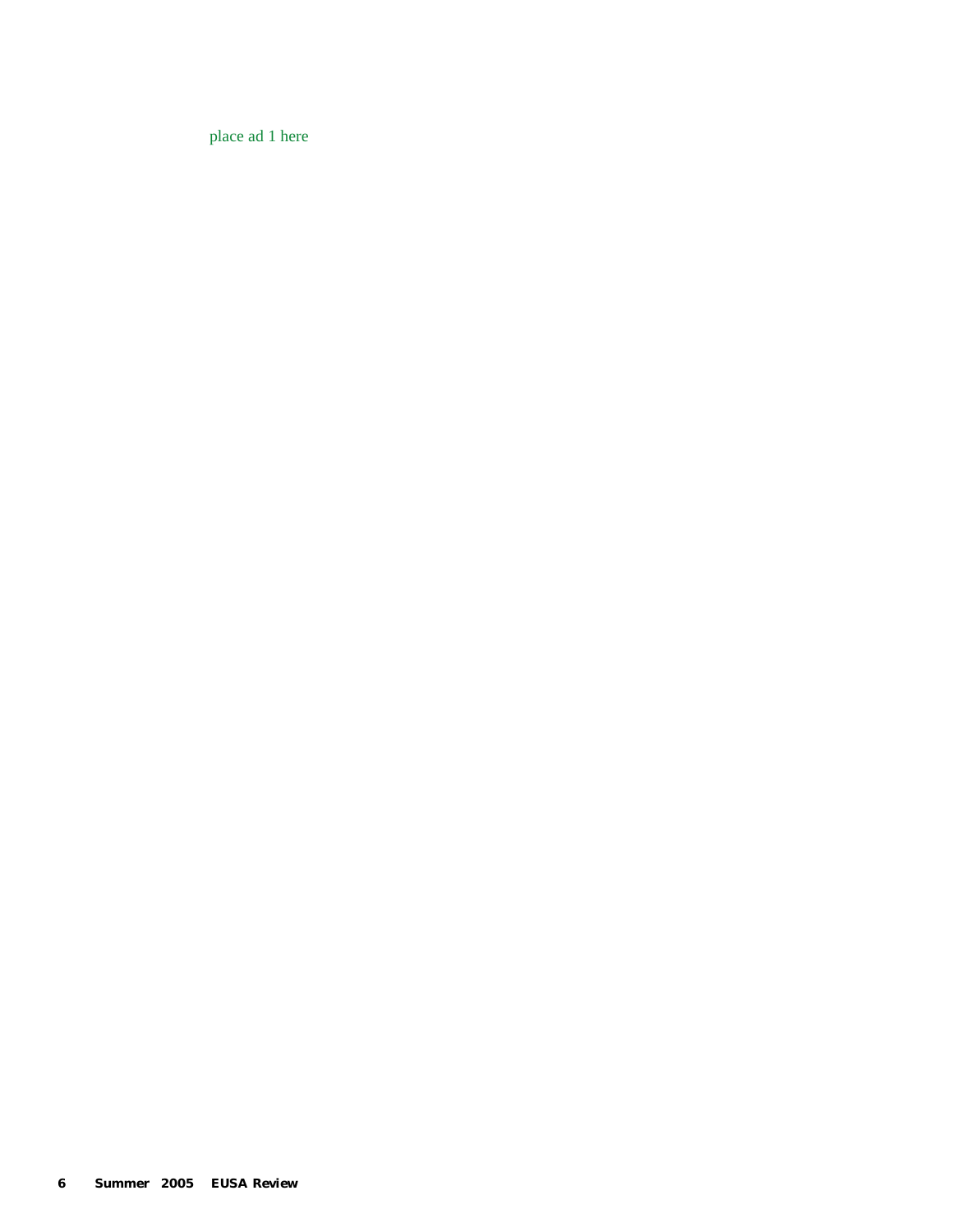#### **Teaching the EU to Europeans: How Can "old"** www.eustudies.org/teachingsection.html*.* **and "new" Europe be Brought Together?** *Eileen Fuchs* and *Robin van der Hout*

#### **Introduction**

NOT LONG AGO EUROPEAN LEADERS CELEBRATED the unification of their continent beneath the Athens Acropolis.<sup>1</sup> The signing of the Constitution for Europe<sup>2</sup> is a milestone of a development which started more than fifteen years ago with the unexpected fall of the Berlin Wall and the German reunification. All European countries - but especially those in the East of the continent - have hence been going through exciting and sometimes troubling times. After the recent events in the Ukraine it appears to be evident that these times are not over yet.3 A "Unified Europe," meaning the enlarged European Union<sup>4</sup> is not yet being proclaimed by EU leaders, and few European citizens feel ready to give their full consent to this. Moreover, public opinion polls clearly show that only a slight minority regards themselves as being simply "Europeans". Indeed, most Europeans agree to be European only beside their "true" nationality, i.e., for example, German, Dutch or Irish. Overall, the spread of Euro-skepticism has become especially obvious in the negative outcome of the referenda on the European Constitution held in France and the Netherlands. The question is whether and how these attitudes about the Europe and its future impact the teaching of European students from both East and West.

#### **Students from "old" and "new" Europe - differences in mentality**

The students entering Universities this year were born in 1986 or 1987. For them, the division of the continent into "East" and "West" is already a part of history and far less formative than used to be the case. Students from the new member states are especially familiar with the sermon of the new and unparalleled chances supposed to be open to them. However, most of them also experienced new insecurity and the loss of the well-known. Still, the vast majority - especially those accepting the challenge and going abroad - follow a sober and unprejudiced approach. They want to achieve something in life - better today than tomorrow.

Students coming from the old member states, however, often have different priorities. Many of them grew up in social and financial security and still presume that opportunities will be open to them in the future.5 Due to their "Western" lifestyle, they still know very little about their new neighbors in the "East", which suddenly emerged after the "iron curtain" disappeared. Who of them, including the authors, is truly familiar with the specific features of Slovenia and Slovakia or of Lithuania and Latvia?

**Teaching the EU** *Editor's note: This column is written by members of EUSA's "Teaching the EU" Interest Section. For details about the Section and how to join, please visit*

> It seems that students from the "West" far less appreciate the opportunities of an enlarged European Union. Their colleagues from the "East", however, are often more resolute and energetic, sometimes truly overwhelming their Western counterparts in our view. Speaking more generally, the new member states generally give new impetus to the old EU-15 and might even help the overly self-contented countries of "old" Europe to rediscover their enterprising spirit.

#### **European Institutions and the movement of students**

What can the EU do to overcome those differences in mentality and culture insofar as they constitute obstacles to further integration? The institutions of the European Union and also national bodies are very active in bringing young Europeans together. For example, more than 1.2 million students have participated in the well known ERASMUS-Program since 1987.<sup>6</sup> Nevertheless, it needs to be realized that providing funds is not always sufficient. Students' desire to meet and learn from another must be fostered, they must be given opportunities to acquaint themselves with one another. Until recently, it appeared that citizens from the new member states were eager to spend time in the old member states, whereas vice versa, this was rather seldom the case.<sup>7</sup> What is more, students from the British Isles seemingly are not interested in spending time in Germany or Austria, preferring destinations in Spain and Italy.

What the European Union needs in order to improve the described situation are more institutions designed to teach the European project and to form a generation with a stronger "European spirit". One of these desired "melting pots" already existing is the Institute for European Studies in Saarbrücken. The oldest of its kind in Germany and second oldest in Europe, our institute celebrated its 50<sup>th</sup> birthday in 2001. Its history reaches back to 1951, only six years after the end of World War II, when students and lecturers from France and Germany began to work, study and live together on campus, thereby working towards another, but not less important European unification. What lessons can be drawn from these fifty-five years of experience when speaking of students from "old" and "new" Europe and how to bring them together?

#### **Learning about Europe**

The first lesson is that Europe only will be unified when its citizens learn about it - together. Therefore, the starting point must be the creation of a common basis of learning- a point that is already problematic in itself. Educational systems and learning methods vary greatly among Member States, with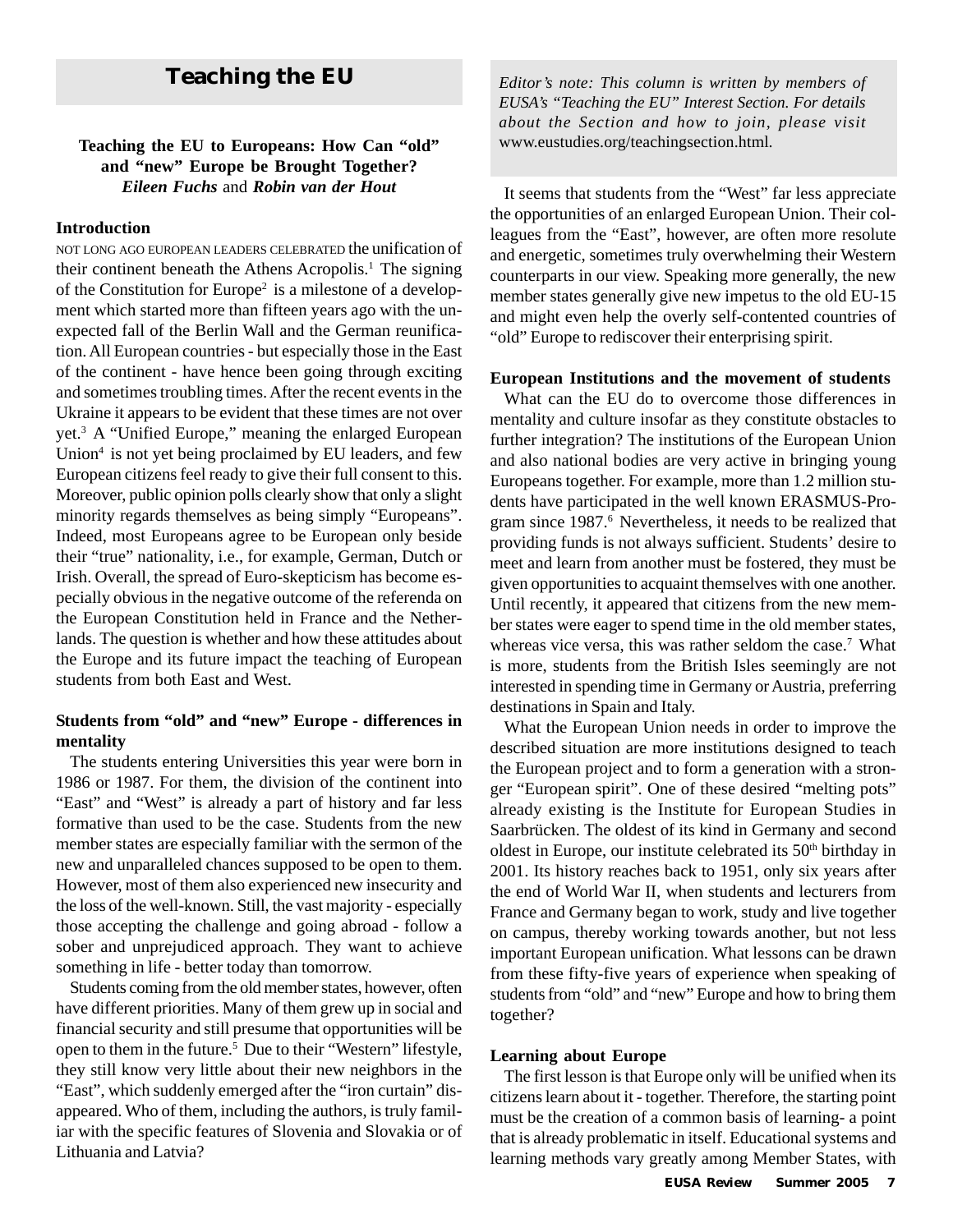lines not simply dividing along East and West.<sup>8</sup> The so-called "Bologna Process"9 launched by the European Union aims mainly at the harmonization of university degrees, but has only indirect effect on the diverse methods of teaching. For this reason, European Union studies have to identify and take into account the major existing distinctions.

Speaking in a very general manner about the different approaches to learning, the "Southern" educational system, as it can be found , e.g., in France or Italy, and even more so in the new member states, is rather "scholastic," allowing students little flexibility and independence: Attendance of most lectures is obligatory and students carefully follow and minute the lecturers' words. Acquiring a vast factual knowledge by learning by heart is deemed to be a priority, whereas oral contributions by students are not very common in most classrooms. Therefore, written exams sometimes mainly consist of what was said in the lecture - word for word.

In the "Northern" educational system, as one may find it in the Scandinavian Countries, the UK or Germany, students are supposed to work in a far more autonomous manner. Attendance of lectures is mostly expected but not obligatory, students rather listen than take notes and often raise questions. This independence-encouraging approach of course includes the risk of people remaining at university for years without significant advancement and without the need to face reality. Also, students more often than not feel left to their own devices. Law students in Germany, for example, often pay tuition to private institutions to help them prepare for their final exams.

The only solution to this described clash of systems is to create a well-balanced mixture allowing students to profit of each of these systems' strengths and to learn from each other. Students from various backgrounds have a very different starting ground in a one year master program at our institute, but most all manage to adapt and succeed. For example, during the first days of lecture of every academic year, class is truly divided. Some students literally stenograph of what is said others just sit and listen. When the students are called upon to ask questions or give their own opinions on a certain topic, some do and some wonder why they should. By the end of the year, however, the "writers" become more relaxed and participate in discussions and the "speakers" find out that it can be helpful to also take some notes.

Furthermore, the need to combine methods is reflected in the way exams are drafted, too. Most written exams are devised using a twofold approach. First, questions are posed which can be answered only by showing detailed knowledge which could be drawn from the lecture. Second, students are asked to analyze and solve cases, thereby applying the general system of analysis that they were taught. Students from the "Southern" system are especially apprehensive regarding cases, finding them very difficult due to a lack of experience. People from the "North", on the other hand, complain about the unacceptable amount of detailed knowledge they are expected to acquire. In the end, however, good grades can be reached by students from both groups, without some students having considerable advantages over others.

In short, teaching the European Union to a mixed group of students from all member states requires considering different educational systems, backgrounds and approaches to academic learning. Only if the basic methods of each system are combined in the system of teaching and design of exams will it be possible to avoid giving a competitive advantage to one group of students and allow all students to meet both the demands of a common program. Comprehensive European Union Studies also must consist of a workable mix of theory and practice, which includes a mixture of teaching forms addressing students' different skills. Seminars and written exams focus on research and autonomous writing, while case studies and moot courts encourage students to test their practical and verbal skills. As a result, students acquire a recognized and comparable Master degree, allowing them to compete for professional positions on a level playing field with graduates from other postgraduate programs in Europe.

#### **Understanding each other**

The second lesson that we can draw from our experience is that Europe will only be unified when its people achieve a better understanding of each other's culture and mentality. In addition to the comparable academic skills just described, students must also learn to communicate with one another. Indeed, This applies to relations between "East" and "West", as well as all Member States.

First and foremost, communication naturally stands for linguistic skills. The enlarged European Union of 25 counts 20 official languages. All the same, only 45 percent of European citizens can converse in a language other than their mother tongue. There are, however, large variations among Member States and population groups: While the aforementioned is true for more than 80 percent of people living in the Netherlands, Denmark or Sweden, it applies to less than 30 percent of the Portuguese or the British.10 The main reason for the poor British result, of course, is the fact that the EU's *lingua franca* has become English - whether the French like it or not. When asked which foreign language Europeans find most useful, nearly 70 percent said it was English and only 37 percent French, not to mention German, which was named by only 26 percent of the respondents. In contrast, almost 80 percent have foreign language skills. Although promising, this is still not sufficient, since the command of just one foreign language is not deemed adequate for working and living in a multi-national environment.

Therefore, language training has to be an integral part of European Studies. Students should be given the opportunity to follow lectures in different languages and courses to learn and improve their language skills need to be offered. In doing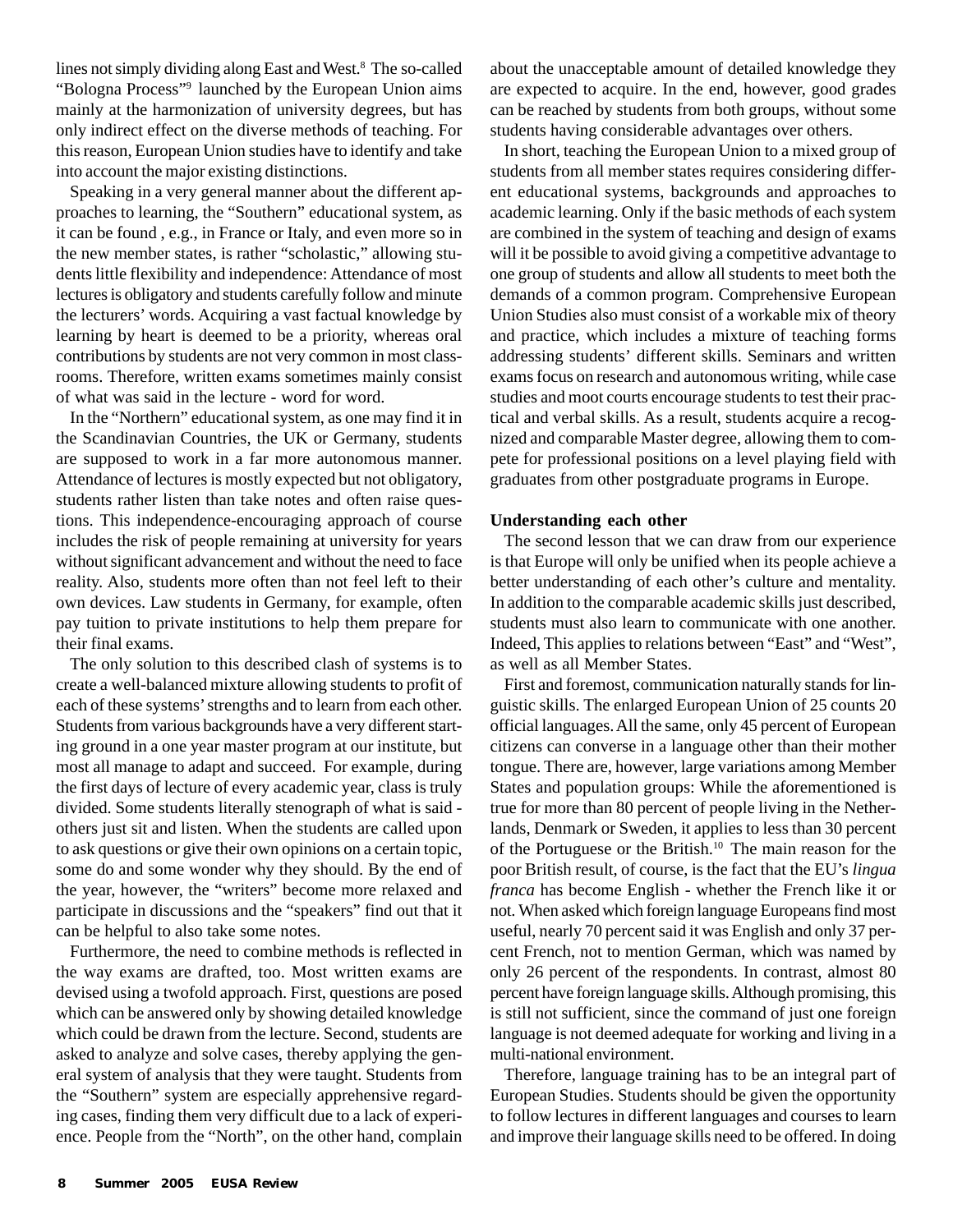so, the focus should not only lie on English. A good knowledge of the English language is so widely expected in the Europe of today that it can no longer be considered as a distinctive asset. On the contrary, its absence must be justified and generally is a true career obstacle. Due to this fact, only the sound knowledge of another European language gives students a clear advantage in the European professional world.

Of course, communication does not consist of language only. In an enlarged and enlarging Europe, intercultural skills are equally important. It goes without saying that it takes more than words to understand another person. Adjusting to other cultures is a complex task and cannot effectively be taught in seminars, but needs to be practiced. Students need to spend time abroad with people from other cultures.

The sometimes vast differences in mentality become apparent, for example, in students' attitude towards their teachers. Generally speaking, students from the aforementioned "Northern" educational system show more self-confidence towards their lecturers and are often quite critical. This is generally not the case with students from the "Southern" system, which is based on a strict hierarchical structure and does not allow much room for an equal dialogue. The latter is also especially true for most students from the new member states formerly belonging to the Eastern Bloc. From their educational systems, especially since many of their teachers grew up and were taught in communist times, these students are used to discipline and compliance in a way that was widely abandoned in Western Europe after the so-called cultural and political revolution of 1968.

Concerning students from the new EU member states, our experience shows that most of them appreciate a liberal atmosphere of studying, and that a lot of them leave with a new-found self-confidence. However, there seem to be significant differences in behavior between students from new member states such as Poland or Hungary and those few students from more distant countries, such as the Ukraine, the Southern-Caucasus, Kazakhstan or Turkmenistan. The latter usually arrive with a distinctive assertiveness about them which can sometimes cause integrative difficulties. Often, it seems that the very fact that they have the opportunity to study in Western-Europe creates in them the impression of being a kind of "elite", which can result in a quite demanding attitude.

All the same, of course, intercultural differences are fascinating and learning about them is definitely firmly connected to studying the European Union. Intercultural competence is necessary, especially as differences can easily create substantial conflicts. A serious example is a Romanian and a Hungarian student of ours getting into an actual fistfight over the long standing geographic dispute between their two countries. This incident demonstrates that even if the EU contributes to formally settling conflicts between states, this does not mean at all that its citizens are yet ready to follow.

In drawing a conclusion, we can state that an inherent part of teaching the EU is teaching and fostering communication by conveying language skills, as well as intercultural competence. Only if European students can learn to understand each others' mentalities is there a good chance that not only member states, but also their citizen, can form "an ever closer Union".

#### **How to bring students together**

Europe can only be united while maintaining its diversity.<sup>11</sup> The diversity of Europe becomes apparent not only in its different cultures and languages, but also in the wide range of topics European Union Studies generally cover, namely the historical and political background of the Union as well as its legal foundations. All in all, this constitutes an overwhelming range of subjects for a single student, which she or he can only master by making choices. "Teaching" in this respect entails helping to make these choices, while bearing in mind that the complexity and coherence of EU matters mean leaving out some issues and details, while not leaving any substantial gaps in knowledge.

Therefore, a distinction needs to be drawn between the basic knowledge obligatory for all students and specialized knowledge which builds on that base and from which students may choose. The basics certainly encompass the main features of European History of the last century and the evolvement of the process of European integration after World War II. Further, it is necessary to give an overview of today's most important EU policies and of the position of the EU in the World.

Many specialized subjects are imaginable. All of the five special subject areas taught at our institute are relevant for students from old and new member states. However, it seems that not all of those subjects enjoy equal popularity among students in the two mentioned groups. For example, the topic "Foreign Trade" deals with economic globalization, international trade relations and foreign investment. Remarkably, students from the new member states take a greater interest in this. The reason for this may be that all of them come from rather small and economically weak states still exploring the potentials of good trade relations and therefore having a special need for well trained experts in this field. More or less the same can be observed with regard to the study units "European Management" and "European Economic Law", which focus on the economic activities of the European Union and are of special interest to students aiming at a career in the European or International business sector. While students from the old member states are certainly also interested in these subjects, it is striking that nearly all students from the new member states choose to specialize in these areas.

On the other hand, the opposite is true for the study units "European Media Law" and especially "European Protection of Human Rights". Here students from the old member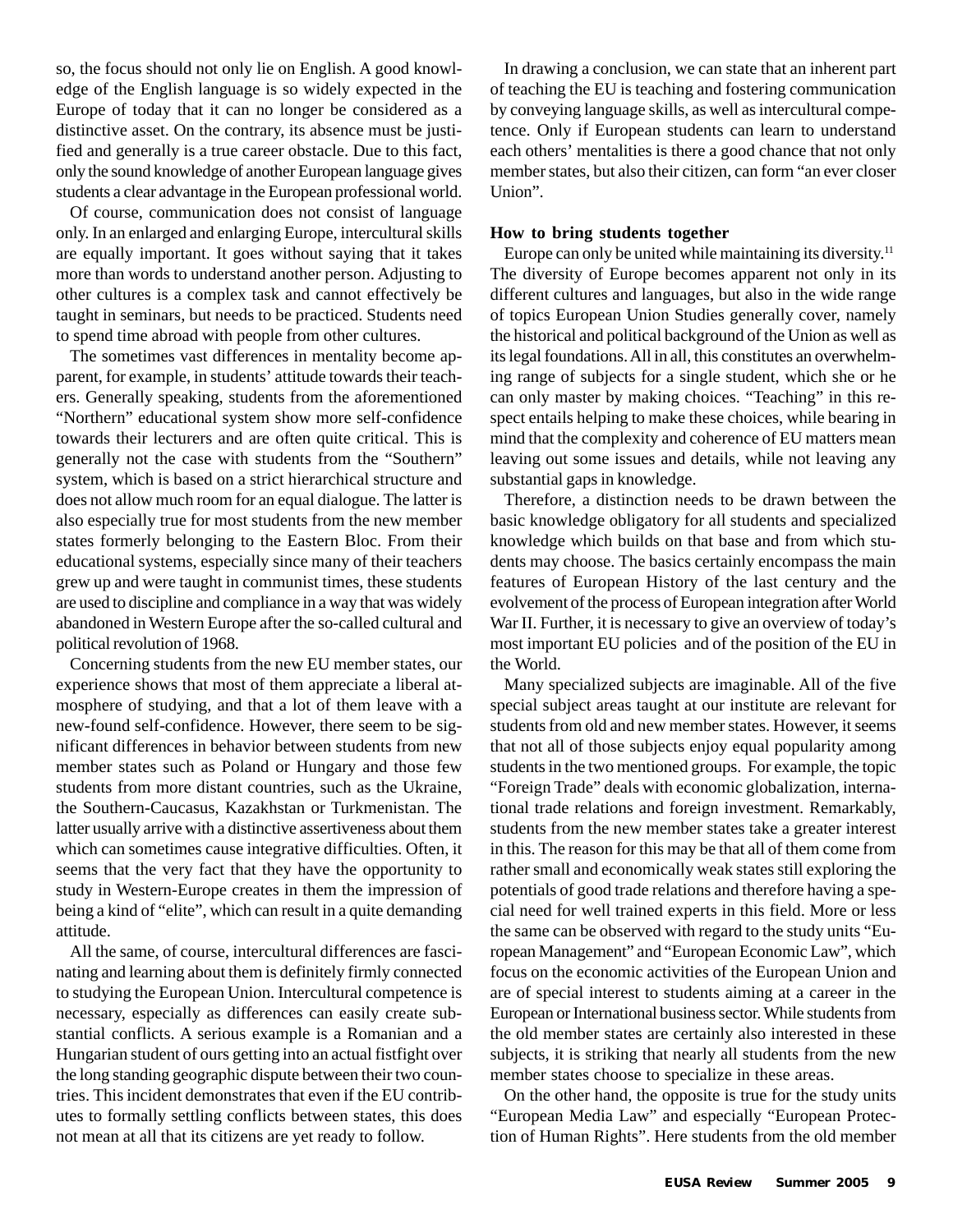states dominate. What might be the reasons for this noticeable allocation? The authors initially mentioned the sober and unprejudiced approach of students from the East. Deducting from this observation, there seems to be a close relation between students' origin and their choice of specialization. Most students from the new member states appear to perceive a concentration on Human Rights and Fundamental Freedoms as a luxury they simply cannot afford yet. On the contrary, "Westerners", especially from the northern countries, apparently strongly believe in the importance of the political and moral implications of European integration Maybe it is true after all what Bertolt Brecht wrote in his Three Penny Opera: *First comes the feeding, then come the morals.*

To formulate a last conclusion: European Union studies should allow students to make their own choices. This certainly is one of the most attractive features of this subject area. Interestingly, the different approaches towards EU-Studies - and perhaps also to the EU itself – are reflected in choices made by students from East and West at our institute. Insofar as the chosen specialization has a common basis, this should be fostered. At the same time, however, all students should have the opportunity and, what is more, should be encouraged, to look into other areas of study that might not interest them at first glance.

#### **Notes**

<sup>1</sup> The Treaty of Accession of the ten new Member States was signed on 16 April 2003 in Athens; it can viewed or downloaded from http://www.europa.eu.int/comm/enlargement/negotiations/treaty\_of\_accession\_2003/ index.htm.

2 Treaty establishing a Constitution for Europe (Official Journal of the European Union, December 16th 2004, C Nr. 310), signed in Rome on October 29th, 2004.

<sup>3</sup> "Time to offer more to Ukraine during 'birth of a new European nation'", in: European Voice, Vol. 10 Nr. 44, 16 December 2004.

4 Bulgaria, Romania, Croatia and Turkey are still (official) candidate countries. All 46 European States with the exception of Belarus are, however, members of the Council of Europe in Strasbourg, France.

5 According to the results of "Jugend 2002, 14. Shell-Jugendstudie", young people in Germany look into the future optimistically regarding their professional and material position.

6 The ERASMUS-Program is today part of the SOCRATES II-Program which runs until the end of 2006. It has a budget of 187,5 Million Euros for 2004. Currently 2199 higher education institutions in 31 countries are participating in ERASMUS. The program consists of many different activities; student and teacher exchanges, joint development of study programmes (Curriculum Development), international intensive programmes, thematic networks between departments and faculties across Europe, language courses (EILC), European credit transfer system (ECTS).

<sup>7</sup> As clearly shown by Commission statistical data, to be found under: http://www.europa.eu.int/comm/education/ programmes/socrates/erasmus/statisti/stat14.pdf.

<sup>8</sup> Walter Müller/Wolfgang Karle "Social Selection in Educational Systems in Europe", European Sociological Review, 1993:9, issue 1, p. 1-22.

9 Bologna Declaration of 19 June 1999 envisaging the establishment of a European area of higher education by 2010.

<sup>10</sup> For more detailed information see the "Eurobarometer 54 Special - Europeans and Languages, Report produced by International Research Associates (INRA - Europe)" of February 2001.

<sup>11</sup> The EU itself acknowledged this by introducing the principle of subsidiarity with the Maastricht Treaty preamble and today's TEC Article 5.

#### **Archive of European Integration http:// aei.pitt.edu**

THE ARCHIVE OF EUROPEAN INTEGRATION (AEI) is an online repository for non-commercial, non-governmental publications (short monographs, working or policy papers, conference papers, etc.) dealing with any aspect of European integration. The AEI is hosted by the University Library System at the University of Pittsburgh with the co-sponsorship of EUSA and the Center for West European Studies/EU Center, University of Pittsburgh. All those who presented papers in person at the 2005 EUSA Conference in Austin may post their conference papers on the AEI.

Anyone can access and download materials on the AEI. The search engine allows searching by author, title, keyword, year, etc. The AEI editors invite all with appropriate papers to submit them to the AEI. If you wish to deposit papers in a series, you *must* contact the AEI editor before beginning deposit of papers. With questions about the AEI, e-mail <aei@library.pitt.edu>.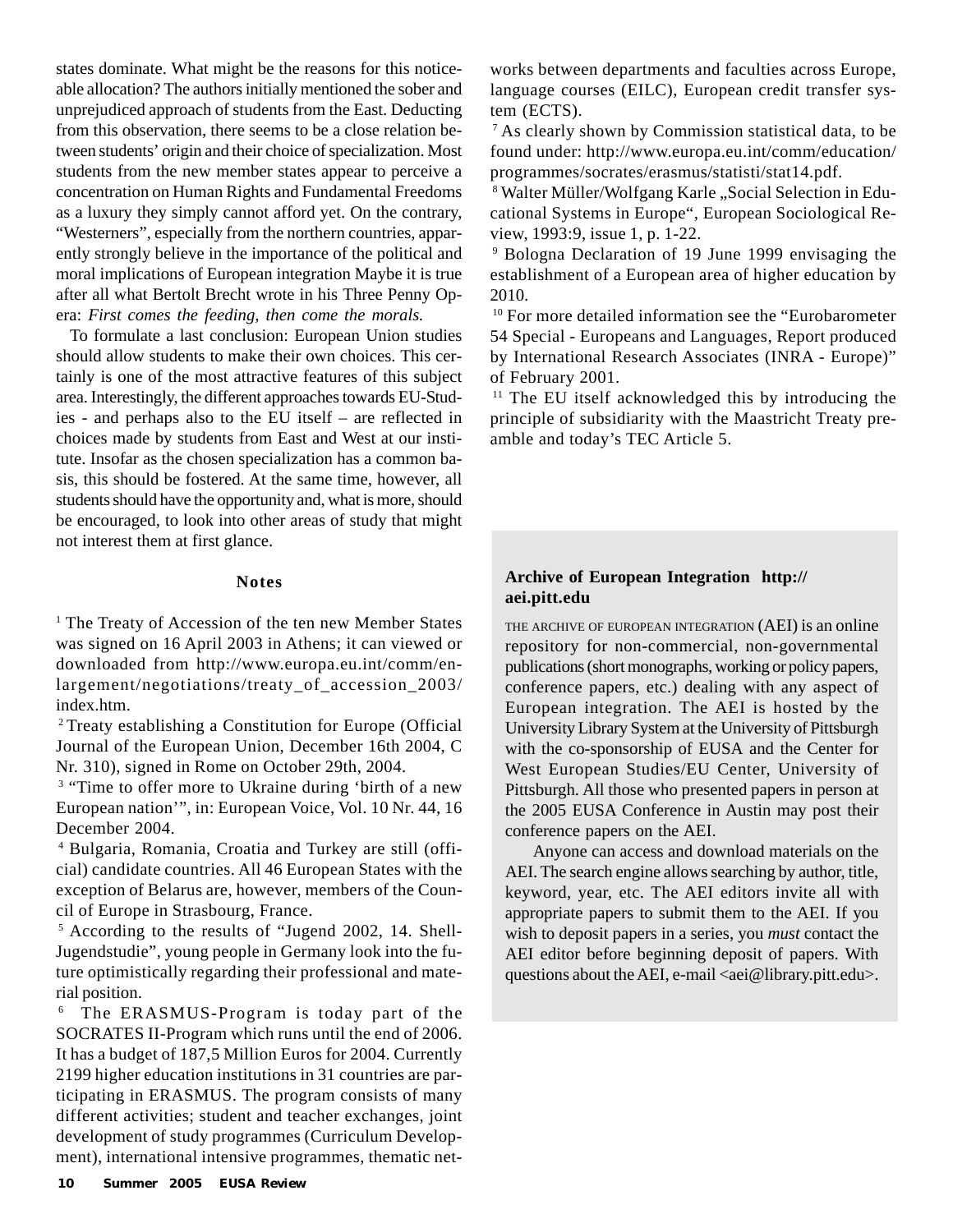place ad 2 here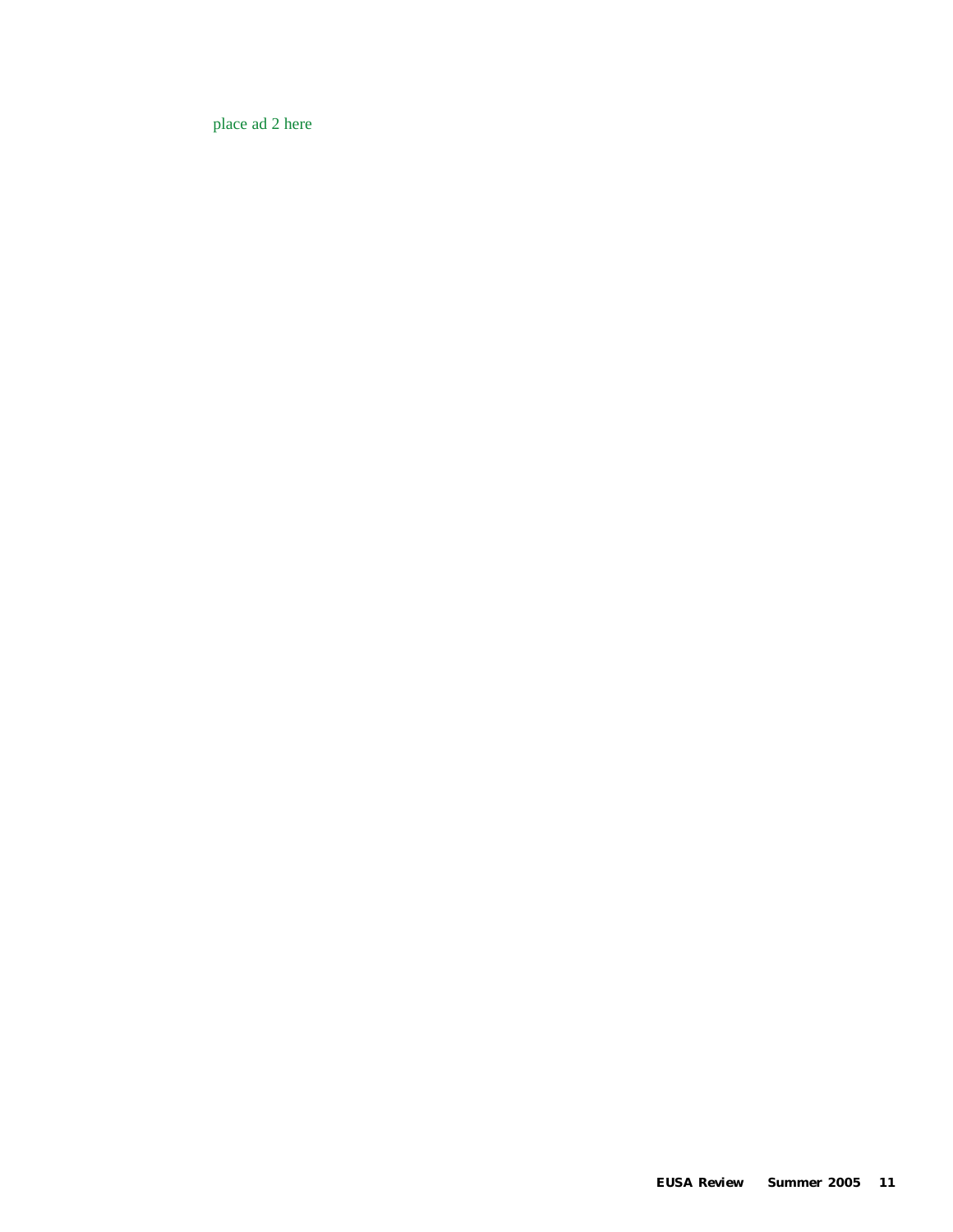#### **Michael Zürn and Christain Joerges (eds.). Law and Governance in Postnational Europe: Compliance beyond the Nation-State. Cambridge, UK: Cambridge University Press, 297 pp.**

IS LAW CONCEIVABLE BEYOND THE NATION-STATE? Whether you are a skeptic or believer, *Law and Governance in Postnational Europe* will be one volume you will want to read. The authors in this edited volume answer with a resounding YES – a theoretically rigorous and empirically rich response that is particularly welcome (and assuring for those interested in the future of EU constitutional and legal reforms) at a time when NO seems an increasingly popular response in Europe.

The volume takes as its central focus the possibility of transnational law and adopts a law and politics approach to answer this question. This is a wise strategy. In the European Union, scholars and practitioners alike agree that to understand EU politics today one must pay close attention to the increasingly powerful linkages between law, courts and society at the national and EU levels. Similarly at the global level, law is increasingly salient for understanding a myriad of issues from trade disputes to individual rights politics.

Zürn, Joerges and colleagues answer the question whether transnational law is possible by examining an equally important and connected puzzle: what accounts for compliance beyond the nation-state (p.2)? The volume offers a comparative analysis – across sectors and multiple levels of governance – of compliance in Germany, the European Union and the World Trade Organization (WTO). The research design is meticulous and rigorous, systematically examining three levels of governance each across three different policy areas: state aid, food regulations, and fiscal redistributive policies. Analytically the research project also contributes to the growing, and very productive, collaboration we see flourishing between lawyers and international relations scholars – a multidisciplinary approach that is essential for understanding world politics today.

Theoretically, the volume also moves beyond previous compliance scholarship in two important ways. First, the authors look beyond the "problem-solving capacity" or simple "effectiveness" of international rules and focus on the process. Compliance is thus understood by examining both policy creation and then the subsequent impact on the regulation's application. Second, and of even greater importance, the research not only examines why governments comply or not but also identifies key elements of democratically legitimate forms of governance. Thus, a crucial connection is made between compliance rates and the construction of democratic

**Book Reviews** *EUSA members interested in reviewing recent EUrelated books, please contact the reviews editor:*

> **Dr. R. Daniel Kelemen Lincoln College Oxford University Oxford OX1 3DR UK E-mail daniel.kelemen@politics.ox.ac.uk Fax 44.1865.279.802**

*Publishers should send two review copies of books directly to Dr. Kelemen.*

governance beyond the nation. The democratic nature of global politics is a crucial question of our time and the contributors take a unique angle by focusing on the relationship between democratic legitimacy and compliance.

The book's main argument is provocative. Good compliance is not dependent on an administration or agent with a superior availability of material resources. In particular, high compliance rates are not necessarily linked to two key features of the nation-state: a monopoly on legitimate force and a national identity embodying consent between regulations and the individuals governed by them. This argument turns on its head dominant theories of both law and international relations that are highly skeptical of law beyond the nationstate. Testing a series of independent variables, the authors assert that high compliance is linked to two general conditions that are not necessarily bound by the state structure, but instead may occur at various levels of governance from the state to the global. Adopting a rational institutionalist approach, they argue that effective monitoring and enforcement mechanisms are crucial for compliance. Second, the case studies also illustrate that a high degree of legalization – defined as the degree of "juridification" and also "internalization" – of both the polity and the policy leads consistently to higher compliance rates (p.195). This volume is both a complement to and extension of the burgeoning literature on "legalization" processes, and the authors' great care in defining and specifying this broad term is particularly welcome. Interestingly, the authors do test two other variables, legitimacy and management explanations, and find that while both clearly matter to compliance and can assist in sustaining high rates, neither are necessary or sufficient in securing better compliance.

Empirically, what is the most remarkable finding in the case study chapters? Again, these chapters empirically test these compliance assumptions in the 3 policy areas (state aid, food stuffs and redistributive policies) along 3 different levels of governance (state, regional and global). Is transnational law possible, does compliance work beyond the national state? In the authors' own conclusions, "the winner is: The EU." (p. 183). This is significant, for both scholars and practitioners who have viewed European integration skeptically or even at minimum assumed the superiority of nation-state level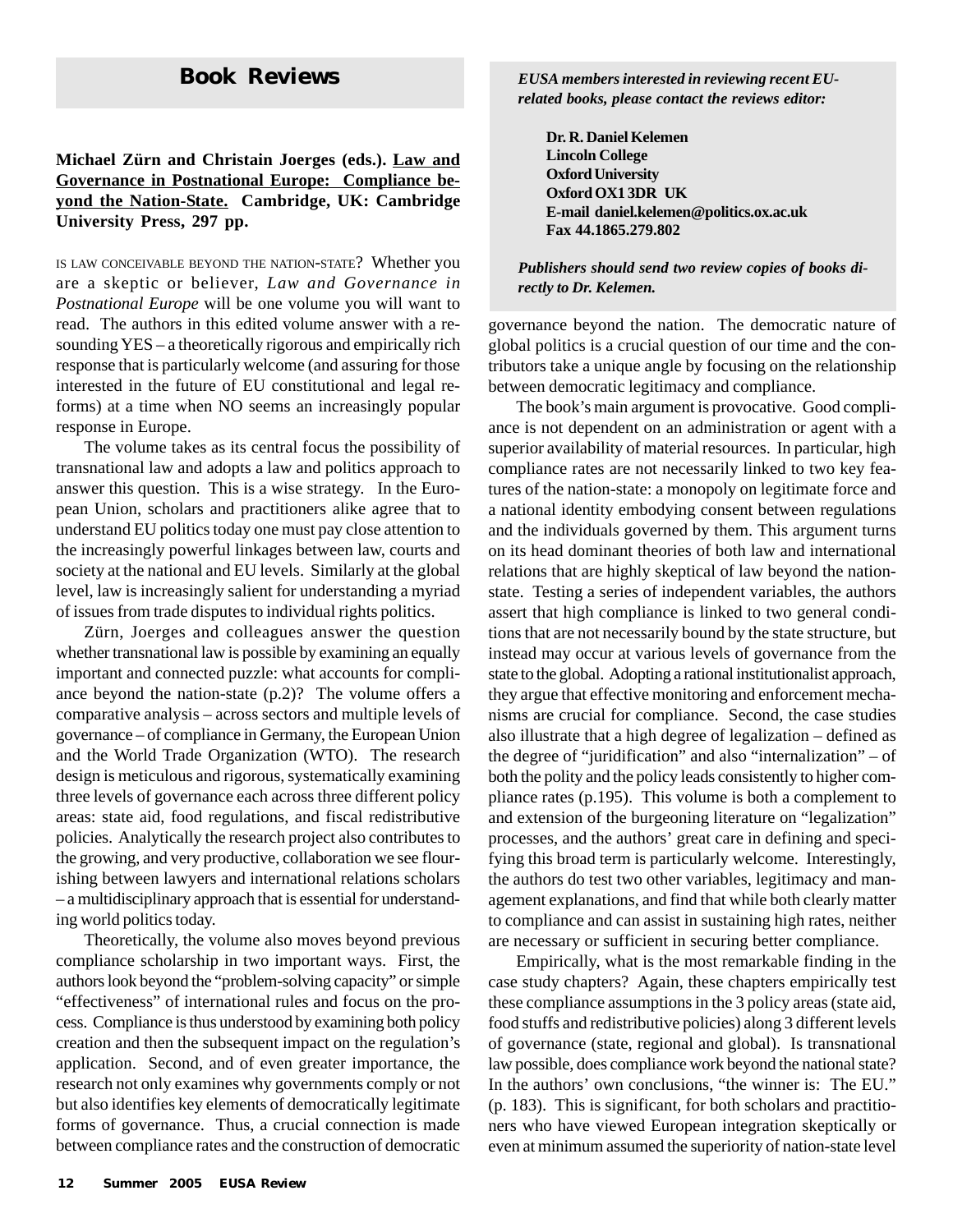compliance mechanisms over those of their regional or international counterparts. In Wolf's chapter on state aid, the EU is compared to both Germany and the WTO system, and the EU compliance rate surpasses the other two regimes. Neyer's chapter on foodstuffs compares the EU and WTO systems and similarly concludes the EU system of monitoring, enforcement and successful litigation led to higher degrees of compliance. In the final empirical chapter, intergovernmental redistribution policies are compared in Germany and the EU, and here too the EU comes out ahead – although only slightly. This case study is particularly striking as the comparative analysis reveals almost identical findings within these two redistributive arrangements from the range of actors involved to levels of legal internalization – an observation that clearly challenges assumptions that redistributive payments can only succeed within a national community.

The book does suffer a common ailment of edited volumes: there is a less cohesive overall analysis and voice carrying through the theoretical exploration and empirical analyses than one might hope for. That said, this may be a product of the ten year time period over which this collaborative project between four scholars developed. While the book is concerned with examining multiple levels of governance, a concern with the EU dominates the volume. While the EU focus is clearly of value, it does pose limitations to an equally constructed comparison. Further, while Joerges' final chapter on legal perspectives of compliance research offers a cogent argument, it seems almost an afterthought in terms of organizational placement, rather than having this very well articulated argument developed throughout the volume.

But these setbacks are minor compared to the real value of the book. The volume's core message will resonate loudly: for us to understand compliance, the law and legal systems more generally, we must "reconfigure" our disciplines to grasp the theoretical, empirical and normative nuances that exist in our global world today. The authors use this perspective to successfully rebuff compliance literature, turning a glass is half empty argument into a theoretically and empirically strong explanation of why the European Union has strong compliance in comparative terms. This multidisciplinary approach is historically at the heart of European studies and will be an asset for understanding both transnational law and the future of European integration. The other key lesson that makes this book required reading for both EU scholars and EU constitution builders, is the disconnect that can occur between compliance with the law and democratic legitimacy – just because we have one doesn't ensure we have the other. This is a lesson that is crucial for the democratic future of the EU.

#### **Rachel A. Cichowski University of Washington**

### **Milada Anna Vachudova. Europe Undivided: Democracy, Leverage, and Integration After Communism. Oxford, UK: Oxford University Press, 2005, 360 pp.**

EVEN IN THE MIDST OF POST-REFERENDUM UNCERTAINTY, such otherwise opposite actors and opinion-makers as the European Commission and the Economist agree on one thing: that enlargement has been a highly successful policy and that - in spite of the widespread uneasiness expressed in the referendums and opinion-polls - it would be wrong to discontinue it. Milada Vachudova's excellent book tells us why. It not only arrives at a highly positive evaluation of the impact of enlargement in the accession countries but also at a cautiously optimistic view on its consequences for the EU. This wellorganized book is essential reading for the specialist but its high accessibility and broad scope also make it suitable for a more general readership.

*Europe Undivided* is a comprehensive study of the political development of post-Cold War Eastern Europe that systematically links the domestic politics of transition with the politics of European integration. It straddles the (increasingly permeated) dividing line between International Relations and Comparative Politics and demonstrates convincingly that we cannot explain the political and economic transformation of ex-communist Eastern Europe without taking into account the impact of international organizations, above all the EU. Nor can we account for the influence of the EU on political and economic reform in these countries without an understanding of the political legacies of communism and the early transition period. In an analysis that covers the period from the anticommunist revolutions of 1989 to EU accession in 2004 and compares developments in six countries (Bulgaria, the Czech Republic, Hungary, Poland, Romania, and Slovakia), Vachudova shows how change in the external incentives ("leverage") provided by the perspective of EU membership, on the one hand, and in the political costs of EU accession conditionality to Central and Eastern European governments, on the other, initially reproduced "liberal" and "illiberal patterns" of transformation but finally brought about convergence toward liberal reform and EU membership. *Europe Undivided* steers a middle course between theory and history. Rather than engaging the great debates of integration or transition theory, the book focuses on middle-range causal mechanisms and conditions; and rather than telling long and separate stories on each of the case countries, Vachudova provides brief narratives to illustrate her general arguments.

Vachudova distinguishes two main periods. At the beginning, the fact that Czechoslovakia, Hungary, and Poland had developed a strong opposition during communism put them on the track to liberal democracy, whereas Bulgaria and Romania embarked upon a path toward illiberal democracy. Despite its enormous economic attractiveness, the EU did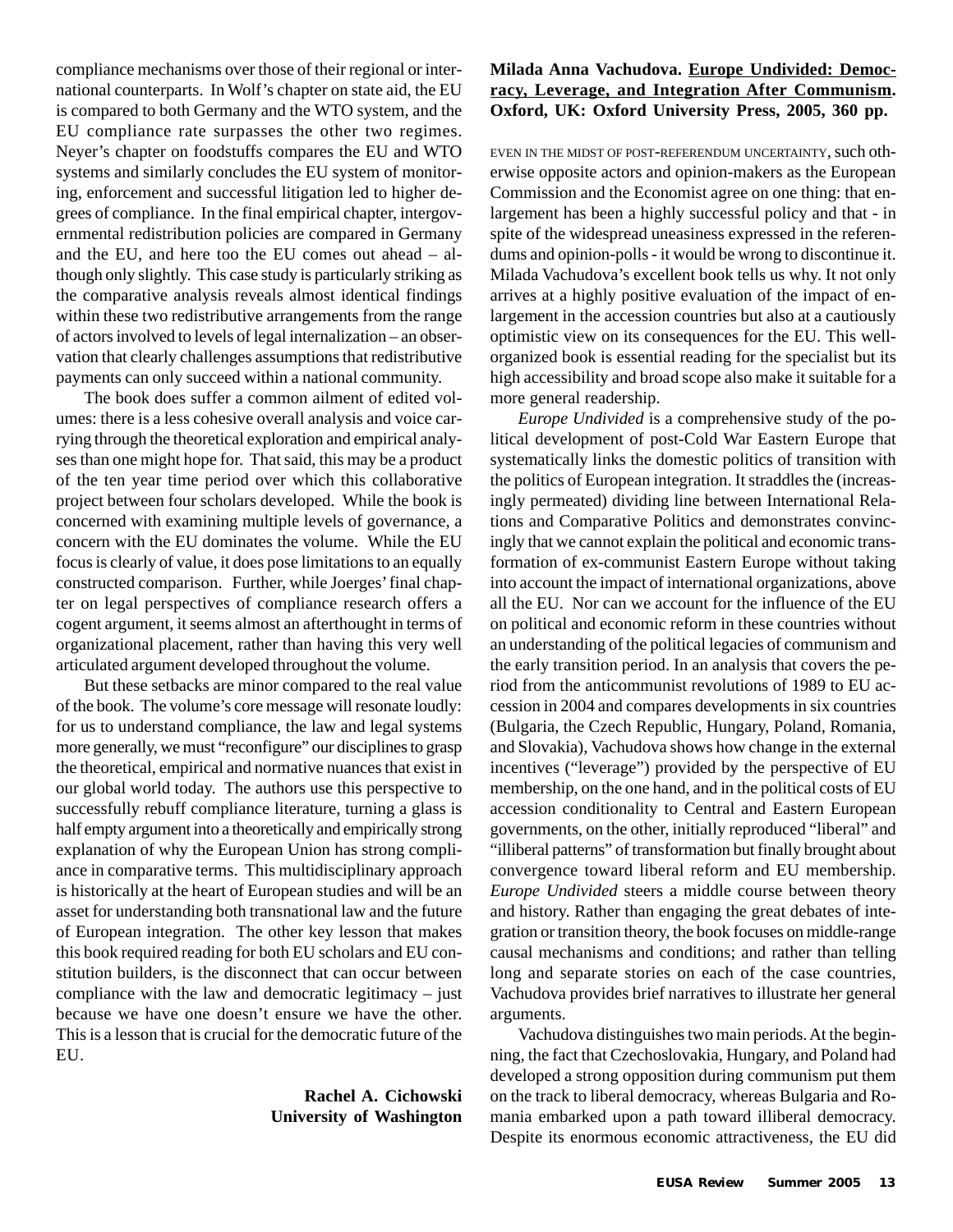not have a major impact on either group in the initial period (roughly the first half of the 1990s) because it failed to provide the Central and Eastern European countries with a credible membership perspective and to differentiate between the liberal and illiberal democracies during the association process. This is what Vachudova calls "passive leverage" - a somewhat infelicitous term for an EU policy that was not passive at all but simply did not offer sufficiently high and selective incentives for change. Under these circumstances, the illiberal governments were under no pressure to give up the policies of authoritarian control, ethnic nationalism, and economic corruption on which their power depended. In the second half of the 1990s, however, the EU both offered a credible membership perspective to liberal democracies and excluded the illiberal democracies from the accession negotiations ("active leverage"). This new policy still failed to have an impact on the illiberal governments because complying with EU conditions would undermine their domestic power resources. Rather, the prospect of EU membership provided a focal point and a common goal for cooperation among opposition political forces and the vocal criticism of the EU weakened the credibility of the illiberal governments with electorates aspiring to EU membership. Both influences helped the liberal opposition to come to power and to join the liberal states in the accession process. As the accession process deepened, the room for maneuver decreased and the potential costs of pursuing EU-incompatible policies increased. The result was convergence toward comprehensive political and economic reform.

*Europe Undivided* reinforces the "rationalist consensus" in recent publications on the impact of the EU on the transformation of Central Eastern Europe, which agree on the crucial causal importance of the credibility of the EU's membership incentives and of domestic constellations and costs.1 The main theoretical value added of *Europe Undivided* is the careful specification and combination, from early transition to EU membership, of external and domestic mechanisms and conditions of variation and change. One factor stands out: the quality of political competition. It drives the differentiation of liberal and illiberal patterns of change in the first period and it is through improving the quality of political competition in the second period that the EU transforms the illiberal democracies. I will therefore focus my critical remarks on this factor. To begin with, the quality of political competition is not well-defined. Vachudova puts the main distinction in the form of a question: "Did the first decade of democratic government witness the alternation in power of liberal democratic parties, or the monopoly on power of illiberal parties that suppressed political competition …?" (p. 11). This definition is actually based on two variables (monopoly/ alternation of governments and political orientation of governments) and excludes political systems in which liberal democratic parties have been in power for a long time and

those in which there has been alternation in power between illiberal and liberal parties. Later, Vachudova emphasizes that the "alternation of political parties in power stands out as the most important" factor contributing to the quality of political cooperation (p. 14-15) and that the "development of liberal democracy is not simply a function of having liberal democrats on hand in 1989" (p. 21).

This clarification does not get the analysis out of empirical trouble, however. The fact that liberal pattern countries such as the Czech Republic and Slovenia have seen no major alternation in power for a long time - and less alternation than illiberal-pattern Bulgaria and Slovakia - obviously contradicts the argument. By contrast, it does matter who governs. Long periods of government by the same liberal democratic party or parties create problems (as Vachudova shows in the Czech case) but will not lead to illiberal democracy as even short periods of government by unreformed post-communist parties or nationalist-authoritarian parties inevitably will. Correspondingly, in the second period, it was not alternation as such that led to convergence but the coming to power of liberal democratic parties that swiftly introduced political and economic reforms. And paradoxically, it was by limiting political competition (on core European rules) that the EU has made the most important impact on the candidate countries.

#### **Frank Schimmelfennig University of Mannheim**

#### **Note**

1 For book publications, see the monographs by Wade Jacoby (Ordering from the Menu, Cambridge University Press 2005) and Judith Kelley (Ethnic Politics in Europe, Princeton University Press 2004) as well as the volumes edited by Paul Kubicek (The European Union and Democratization 2003) and by Frank Schimmelfennig and Ulrich Sedelmeier (The Europeanization of Central and Eastern Europe, Cornell University Press 2005).

#### **Mark Hallerberg. Domestic Budgets in a United Europe: Fiscal Governance from the End of the Bretton Woods System to EMU. Ithaca and London: Cornell University Press, 2004.**

IN JULY 2004, the European Court of Justice noted that the member states are responsible for fiscal policy coordination in the Council of Ministers. They cannot make up their own procedures. But, effectively, they can do what they want. The following March, the ECOFIN Council reinterpreted the rules for fiscal policy coordination. They cannot ignore the language of the treaties altogether. But, effectively, they can do what they want. Or perhaps that is too strong. All member states want to treat their economic policies as a matter of common interest. They all want to benefit from the advan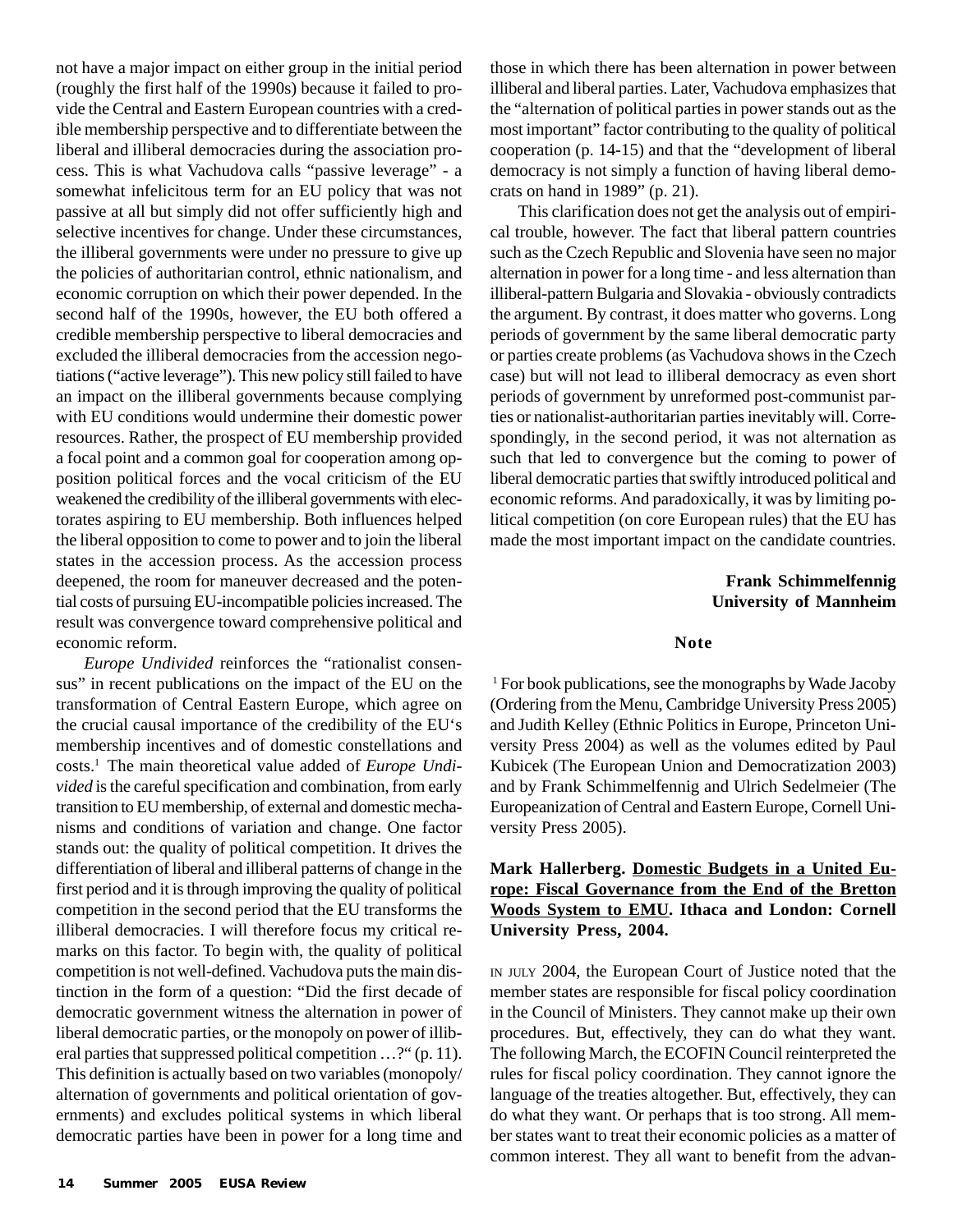tages of coordination. It is just that, for whatever reason, not all of them are up to the task. Try as they might–and want what they will–some member states are simply not as good at balancing their finances as others. Figuring out why that is so has become one of the major research challenges of the 21<sup>st</sup> century. Or at least it would have, if Mark Hallerberg had not written this book.

*Domestic Budgets* is the right book at the right time. In cutting through the current controversy (which was only beginning as the book went to press), Hallerberg makes three powerful arguments: First, budgetary policy is predominantly a domestic matter, and is largely immune to European influence; second, sound budgets are forged either via delegation to a strong finance minister, prior commitment to a specific distribution of revenues and resources, or some combination of the two; third, the choice for budgetary strategy is determined by the structure of political competition in the party system–and, critically, the same competition may prevent any meaningful choice from being made or enacted.

These are all credible arguments and they are carefully made. Hallerberg gives one of the best quantitative and casestudy combinations I have read in a while. The book starts by setting out the problem, positing the theory, and testing it against some empirical data (his dependent variable is the change in the gross debt burden–although much of the narrative is based on cyclically adjusted budget balances). Hallerberg codes for his own forms of fiscal governance (the three possibilities listed as his second argument above), and finds that all three play a role in a determining fiscal outcomes. Chapter three of the book provides a digression into the institutional rules for fiscal policy coordination at the European level–personally I think this could be dropped in the paperback edition. And the rest of the book offers case studies of how different types of budgetary regime come to pass in different countries and with what results. The case studies are rich with interview data and anecdotes. In his acknowledgments, Hallerberg says that he actually conducted interviews in fourteen of fifteen member states. By the end of the book, you realize that he means it.

This book is very impressive. But is the argument right? I really want to believe that it is. Nevertheless, I am skeptical–particularly about the quantitative analysis. My biggest concern is with the choice of dependent variable. Hallerberg wants to understand how domestic budgets are put together. The focus of his inquiry is on the relationship between funding ministries and spending ministries–typically between the Minister of Finance (who funds) and everyone else (who spends). His proxy for measuring this relationship is the cyclically adjusted budget balance (when he narrates the argument) and the change in the gross debt burden (when he subjects the argument to formal analysis). But are these really good proxies? Probably not.

The big problem is that a large part of any change in the deficit or in the stock of public debt is due to factors outside the relationship between the Minister of Finance and the other parts of government. Cyclical adjustment of the data in order to reflect what budgetary flows would look like under conditions of trend or potential growth can account for only a small fraction of the noise. The lion's share is due to changes in the cost of debt servicing. As interest payments increase, even herculean reform efforts can be drowned out. And when interest payments decrease, even the weakest minister of finance can earn a reputation for rigor.

Consider the case of Italy. Hallerberg wants to argue that the political shake-up in 1992 is the watershed for Italian fiscal policy. Before 1992, Italy operated as a fiefdom with little or no fiscal control. After 1992, the Italian Executive became stronger and it delegated significant authority to the Treasury, which in turn asserted effective control. The results can be seen in the cyclically adjusted deficits measured as a share of gross domestic product. From 1987 to 1992, the deficit moved from 11.6 percent of gross domestic product (GDP) to 10.9 percent, and from 1992 to 1997, it moved from 10.9 percent to 2.5 percent. These are not exactly the same numbers reported by Hallerberg, but we use the same data source (the European Commission) and any differences are due only to revisions to the data that occurred between his writing and this review. And the data seems clear. There was a fiscal crisis in the late 1980s–during which the deficit fell by only 0.7 percent–and a dramatic improvement in the mid-1990s–during which the deficit fell by 8.4 percent.

Once we factor in the cost of debt servicing, however, the picture becomes more complicated. Because debts have to be paid, any increase in the cost of debt servicing cuts immediately into the common pool of resources for the spending ministries, while any decrease adds to the pool. When debt servicing costs increase, Finance Ministries have to share the pain–which is hard. But when they decrease, Finance Ministries get to share the windfall–or not, if they choose instead to reduce the deficit and pay down the debt. These factors are very important in Italy, which has a large public debt. From 1987 to 1992, the cost of debt servicing rose from 8.2 percent of GDP to 12.6 percent–a drop in the common resource pool of 4.4 percent of GDP. From 1992 to 1997, meanwhile, the cost of debt servicing actually fell from 12.6 percent of GDP to 9.6 percent. By implication, the common resource pool effectively grew by 3 percent of GDP.

When we add these differences to the deficit changes listed above, the two time periods are close to balance. Finance Ministers had to rein in the spending ministries to the tune of 5.1 percent of GDP during the period from 1987 to 1992 (0.7 to reduce the deficit and 4.4 to pay for higher debt servicing) while they had to rein in a further 5.4 percent of GDP in the subsequent period from 1992 to 1997 (8.4 percent in deficit reduction less 3 percent in windfall from lower debt servicing costs). Moreover, these numbers are calculated using cyclically adjusted balances–which I imagine no Finance Minister uses in conversations with spending minis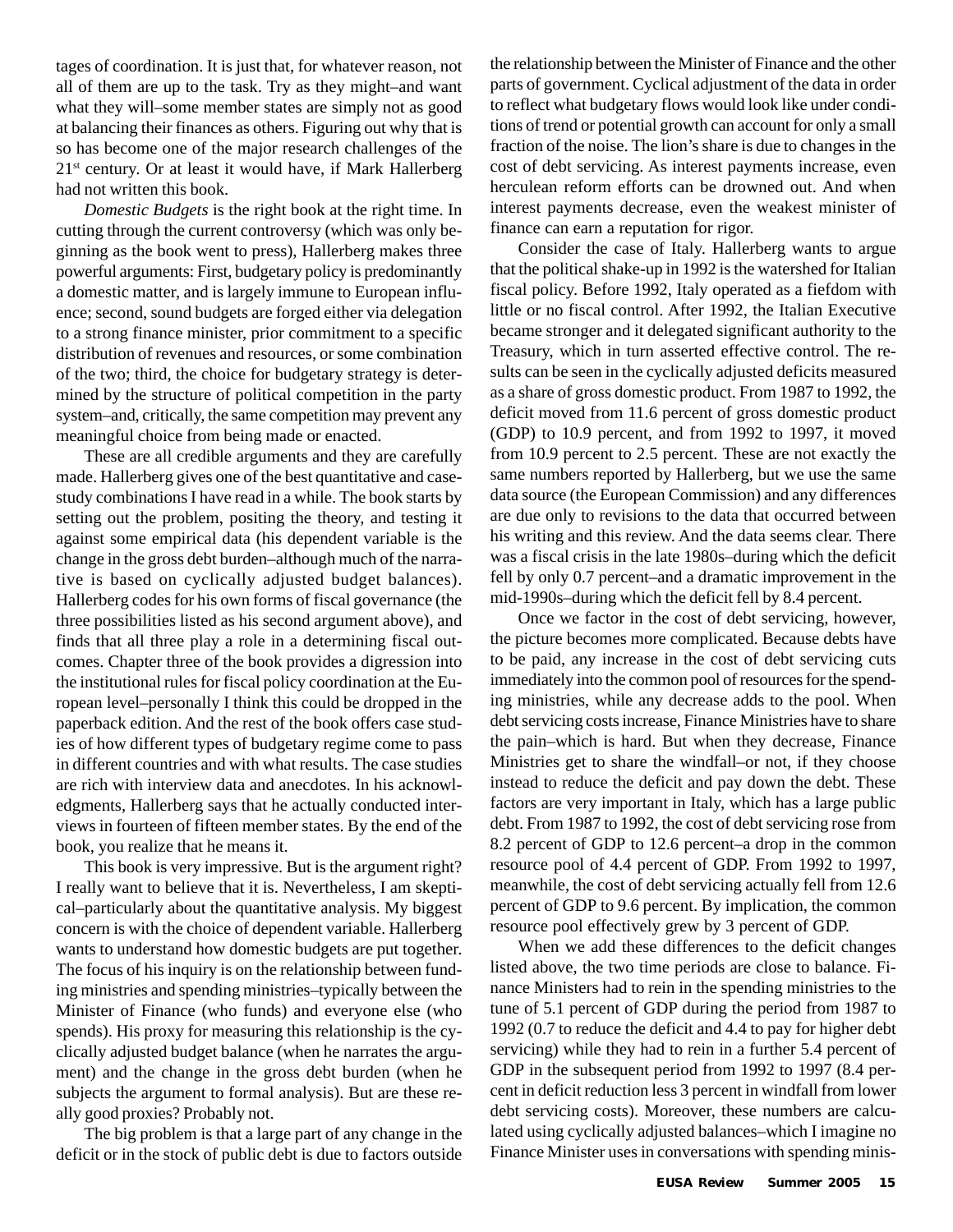tries. In straight money terms (current market rates as a percentage of GDP), the net consolidation is only 5 percent in the 1992 to 1997 period and it is 5.7 percent in the 1987 to 1992 period.

We could tell a similar story with respect to Portugal–but more quickly. During the 1991 to 1997 period, the Portuguese deficit (this time not cyclically adjusted) declined from 7.6 percent of GDP to 3.6 percent. Portugal still qualified for participation in the single currency, but that is a different story. The point is that the cost of debt servicing over the same period declined from 8.8 percent of GDP to 4.2 percent. The difference in the deficit is 4.0 percent. The difference in the cost of debt servicing is 4.6 percent. By implication, Portuguese Finance Ministers had 0.6 percent of GDP more to give away in the common resource pool than at the start.

The obvious solution to this problem is to use primary balances as the measure of fiscal rigor. The primary balance measures the ratio of expenditure to revenue net of the cost of debt servicing. The Commission makes these balances available both in cyclically adjusted and in straight accounting terms. Again, however, such adjustments are only ancillary to the real story.

Compare the Belgian and Dutch cases. Hallerberg identifies the Netherlands as the ideal case for commitment, with a strong fiscal reform in the 1980s that carried over into the 1990s. Belgium, by contrast, is less successful–at least until the 1990s. This judgement does not seem to me to be quite fair. If we look at the period from 1981 to 1986, the cyclically adjusted primary balance in Belgium increased from a deficit of 7.6 percent of GDP to a surplus of 2.7 percent. That means that Belgian Finance Ministers pulled more than 10 percent of GDP out of the common resource pool during a six year period. At the same time, the primary balance in the Netherlands increased from a deficit of 0.1 percent to a surplus of 2.3 percent. Dutch Finance Ministers pulled only 2.4 percent of GDP out of the common resource pool–less than onefourth the effort of their Belgian counterparts. So who is really the more impressive? Moreover, the primary surplus in Belgium has exceeded that in the Netherlands for every year since 1986. And this only stands to reason. Domestic budgeting is harder in Belgium because they have a bigger debt problem and correspondingly fewer resources to work with. Anyone still paying off student-loan and credit card debts will know what I mean. Daddy Warbucks may have very good accountants and he may keep a firm eye on the books, but he still does not understand real discipline.

Even if the dependent variable is flawed, the argument remains sound. If you want to control your domestic budget then you had better have a Finance Minister with a strong grip on spending, a binding contract, or some combination of the two. Obviously there are situations in which one solution works better than another or different actors will not agree to impose such burdens on themselves. Nevertheless, it is important to keep in mind that domestic budgets are just that, domestic. No one from the outside is likely to be successful in imposing tight controls on sovereign nations. Hallerberg does us a great service by underscoring this importance of this reality and by showing how it plays out in countries across Europe.

#### **Erik Jones Johns Hopkins Bologna Center**

#### **Author's Response**

ERIK JONES' REVIEW REPRESENTS a careful reading of my book. He asks quite appropriately whether the argument I make is right. The EUSA Review Editor has kindly allowed me to respond to this question. I am not used to the privilege of responding to reviewers, and in this case (as in most) his criticisms are quite fair. His critique really has two elements to it. The first is that I should use primary balances as the dependent variable. The second is that the analysis pays too little heed to debt servicing effects. Of course, if one looks at primary balances one also takes care of the debt services issue, but one could look at balances per se (instead of primary balances) as an alternative to changes in the gross debt burden. In the interests of furthering discussion on this topic, I discuss his critique below and I consider both issues instead of one.

The book does have a short explanation for why I use gross debt burdens. As stated on p. 41, "This measure is used because it is more consistent over longer periods of time than changes in the budget balance. States did not necessarily use the same accounting standards to determine their budget balances, but there are few differences across countries in measuring gross debt." Technically, ESA 79 (data I used for the book) and ESA 95 (latest standard) are supposed to harmonize everything so that deficits and debts are directly comparable. Yet, as von Hagen and Wolff (2004) show in a recent working paper, there is not necessarily a correlation between balances and debt burdens. The reason they give, and I think they are right, is that Member States can use accounting tricks to improve their budget balances, and these tricks are more prevalent when a country nears 3% of GDP. The tricks still show up in gross debt figures, which are meant to count everything. Their data indicate a notable decline in the correlation between the two measures under Stage III of EMU, that is, in the period generally at the end of the coverage in the book. In earlier periods, such as in the 1970s, the data for budget balances are less reliable because countries did not collect data in a standardized fashion. Given the problems at both ends of the years I cover, I prefer to use the measure that is more robust.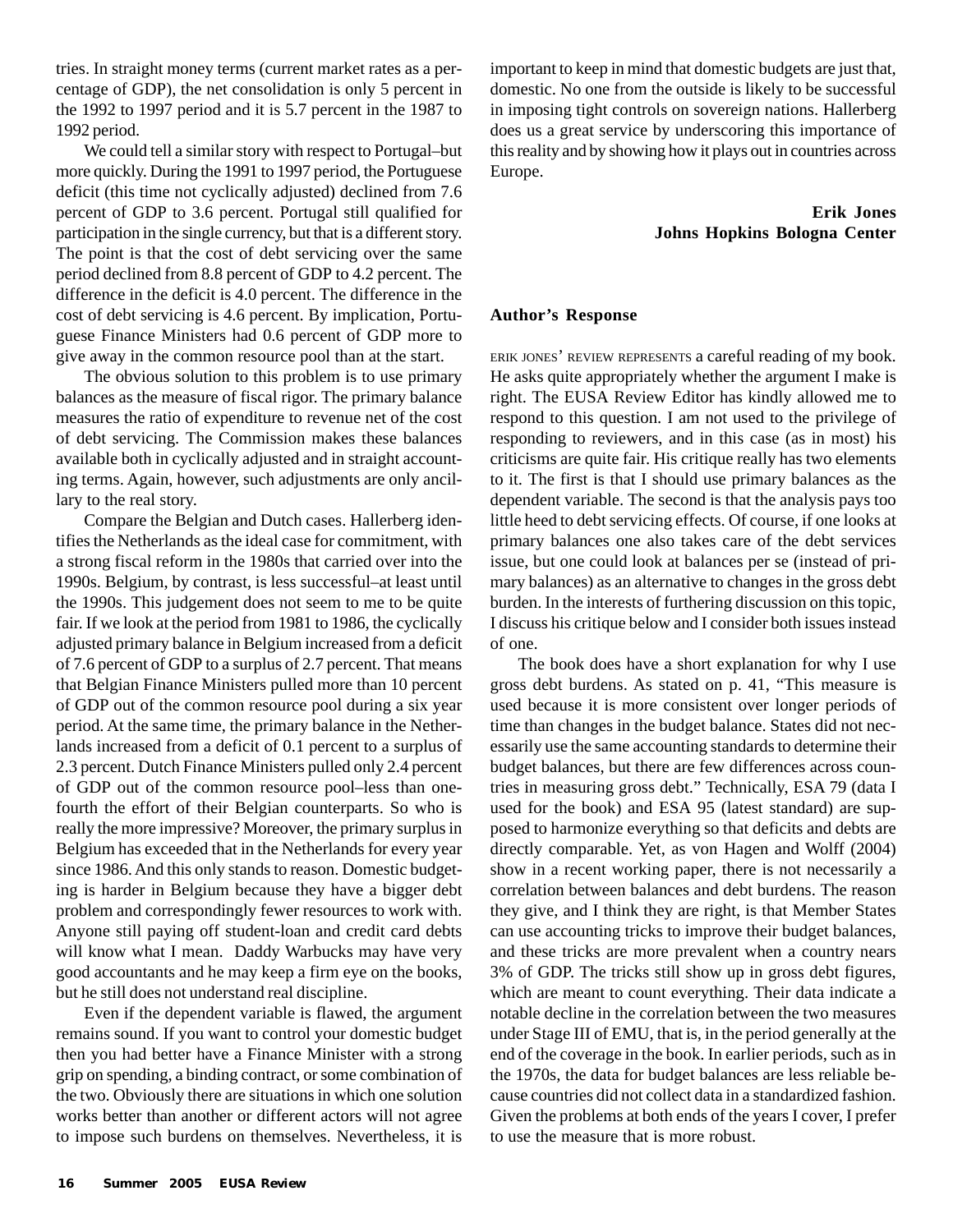Can one still learn something from the budget balances? Absolutely. They were the primary target in the runup to Stage III, and I discuss them at length in the case studies. I suppose I could have also included them in the regressions as well. In a working paper co-written with Jürgen von Hagen and Rolf Strauch (2005), we do look at changes in budget balances with a somewhat different index, that is, one that measures the extent to which a country is either delegation or contract/commitment based on the type of fiscal rules it has in place. We have the strongest results with changes in the gross debt burden, but we have similar findings with budget balances (significant results, but with smaller point estimates). Moreover, there are other dependent variables I would think one could examine under this framework. A book manuscript we are working on that covers the period 1985-04 has four dependent variables—change in debt, change in balance, change in expenditures, and economic forecasting errors. Someone else might want to consider taxation, amendments to budget bills, exchange rate regimes, or other dependent variables of interest to examine whether the theoretical framework is of additional use.

Yet the core of Jones' critique is not that I should have looked at additional measures, but rather that I should have looked at balances, and especially primary balances, instead of changes in gross debt levels. I have three reasons why I do not like this alternative measure. First, interest rates on the debt are largely endogenous to other variables in the regression, and in particular to the budgetary institutions themselves. To go back to the Italian example Jones brings up in his critique, Ciampi's accession to Treasury Minister, and the new powers that he brought into office with him (documented on pp. 191-2 in the book), were responsible for a big dip in interest rates paid on debt, a dip that took the rates almost to German levels. Second, as his discussion implies, debt servicing costs are simply another budget item. Why should they be excluded from the calculation of deficits and debts while everything else is included? An economic downturn could boost unemployment payments, but I would not want to exclude social payments from the analysis because governments cannot control unemployment rates. Indeed, it is the way that countries adapt to unexpected changes in their budgetary situations that represents a key part of the discussion of forms of fiscal governance. What powers does the finance minister have to correct the course of the budget during its execution? Ciampi decided in 1996 not to spend 70 trillion lira in money that the parliament had authorized because he wanted to maintain fiscal discipline after seeing how the budget was performing mid-year (p. 191 of book). His predecessors in the late 1980s did not have the same ability to make cuts. Third, if the real issue is debt servicing, one can enter them directly into the regression as an independent variable. I have done this for different sets of years when looking at changes in gross debt levels in unpublished and published work

(Hallerberg and von Hagen 1999). While they generally have the correct sign, they are not statistically significant, and the results for the other variables remain substantively the same. Of course, Jones rightly notes that these regressions are not in the book. It is a clear oversight that I did not include them.

#### **Mark Hallerberg Emory University**

#### **Citations**

Hallerberg, Mark, Rolf Strauch, and Jürgen von Hagen. 2005. *Forms of Fiscal Governance: Evidence from Europe*. Book Manuscript.

Hallerberg, Mark, and Jürgen von Hagen. 1999. "Electoral Institutions, Cabinet Negotiations, and Budget Deficits within the European Union." in Poterba, James, and Jürgen von Hagen, Eds. *Fiscal Institutions and Fiscal Performance*. Chicago: University of Chicago Press, 209-232.

von Hagen, Jürgen, Mark Hallerberg, and Rolf Strauch. 2005. "The Design of Fiscal Rules and Forms of Governance in European Union Countries." Working Paper.

von Hagen, Jürgen, and Guntram Wolff. 2004. "What Do Deficits Tell Us About Debts? Empirical Evidence on Creative Accounting with Fiscal Rules in the EU." Centre for Economic Policy Research Working Paper # 4759.

**We are grateful for all the members of EUSA**, and we especially appreciate those who:

- have EUSA and its Web site (www.eustudies.org) listed as a resource on their EU-related course syllabi

- recommend EUSA membership to their students/ colleagues as the key source for the latest ideas and scholarship on European integration, EU affairs, and transatlantic relations

- contact the EUSA office for EUSA membership brochures to take to EU-related events they attend - list EUSA's biennial international conference on calendars of upcoming events and help circulate EUSA's call for proposals

- encourage their students to submit paper/poster proposals for the EUSA conference

- vote in (and run for) our biennial executive committee election (the next election takes place in Spring 2007)

Thanks, EUSA members, for your support!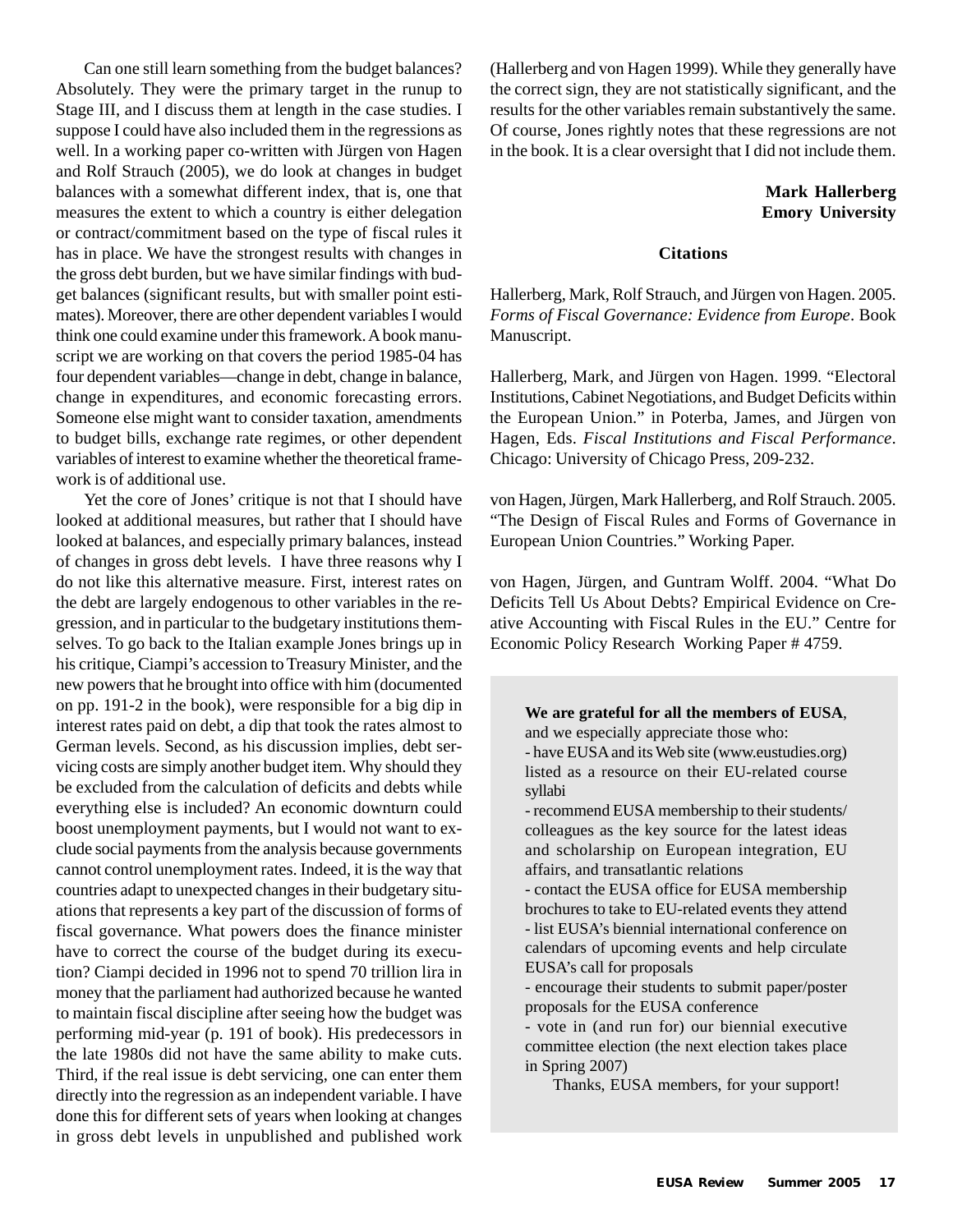# **EU-Related Organizations**

*This list includes independent non-profit organizations, foundations, and think tanks with a significant EU focus as part of their missions.*

**Academy of European Law** is a public foundation whose purpose is to provide law practitioners with both continuing education opportunities and a forum for debate on EU law. The Academy holds conferences and seminars in several European cities and has an office in Brussels as well.

www.era.int

**Atlantic Council of the United States** has a Program on Transatlantic Relations that promotes dialogue on the major issues that will affect transatlantic relations in the near term, through publications, conferences, briefing tours, and public events. It also serves as the NATO liaison office in the U.S.

www.acus.org info@acus.org

**Center for Strategic and International Studies** has a Europe Program for public debate on U.S.-European and intra-European relations, from the perspectives of nationstates and institutions such as the EU and NATO. Sponsors a Euro-Forum and Euro-Focus newsletters, *inter alia*.

www.csis.org webmaster@csis.org

**Centre for European Policy Studies** is a research institute with a focus on European economic policy and security policy (including Europe's external relations). CEPS sponsors many lectures and fora and publishes many briefs and reports.

www.ceps.be info@ceps.be

### **Council for European Studies** promotes the

interdisciplinary research and study of Europe in the social sciences and humanities. It holds the Conference of Europeanists, gives pre-dissertation fellowships, publishes a newsletter, and more.

www.europanet.org ces@columbia.edu

**Europa Grande** operates in Spanish, on-line, and is devoted to information gathering, the commissioning of studies, and the transmission of information on European integration and enlargement to policy makers and the general public.

info@europagrande.org www.europagrande.org since the Rome Treaty," working with European institutions, news media, research centers, and others, providing seminars, fora, position papers, etc., often on-line (site in French and English). www.europe2020.org centre@europe2020.org

**Europe 2020** is a think tank "for the generations born

**European Community Studies Association** is a project of the European Commission developed to be an umbrella for associations of EU scholars, primarily in EU member states. It promotes the study/teaching of European integration and cooperation among its member associations. It offers technical assistance to associations and organizes a biennial conference.

**European Institute of Public Administration** is funded in part by EU member states and the European Commission to provide high-level training for public officials in the member states and candidate countries. EIPA provides services to develop the capacities of public officials in dealing with EU affairs through training, applied research, consultancy and publications, with frequent seminars in Maastricht and satellite offices in Barcelona, Luxembourg, and Milan.

www.eipa.nl eipa@eipa-nl.com

**European Union Studies Association** is one of the premier scholarly and professional associations, worldwide, for all those following EU affairs. With members in more than 20 countries, EUSA publishes a quarterly journal, a book series, (*State of the European Union)*, holds international conferences, gives awards, has memberbased special interest sections, and much more.

415 Bellefield Hall University of Pittsburgh Pittsburgh, PA 15260 www.eustudies.org eusa@pitt.edu

**Forum Europe** offers governments, international institutions, industry associations, and companies information and contacts at the senior levels of European policy making by organizing conferences, high-level roundtables, working groups, and news media visits, as well as through its publications.

www.forum-europe.com info@forum-europe.com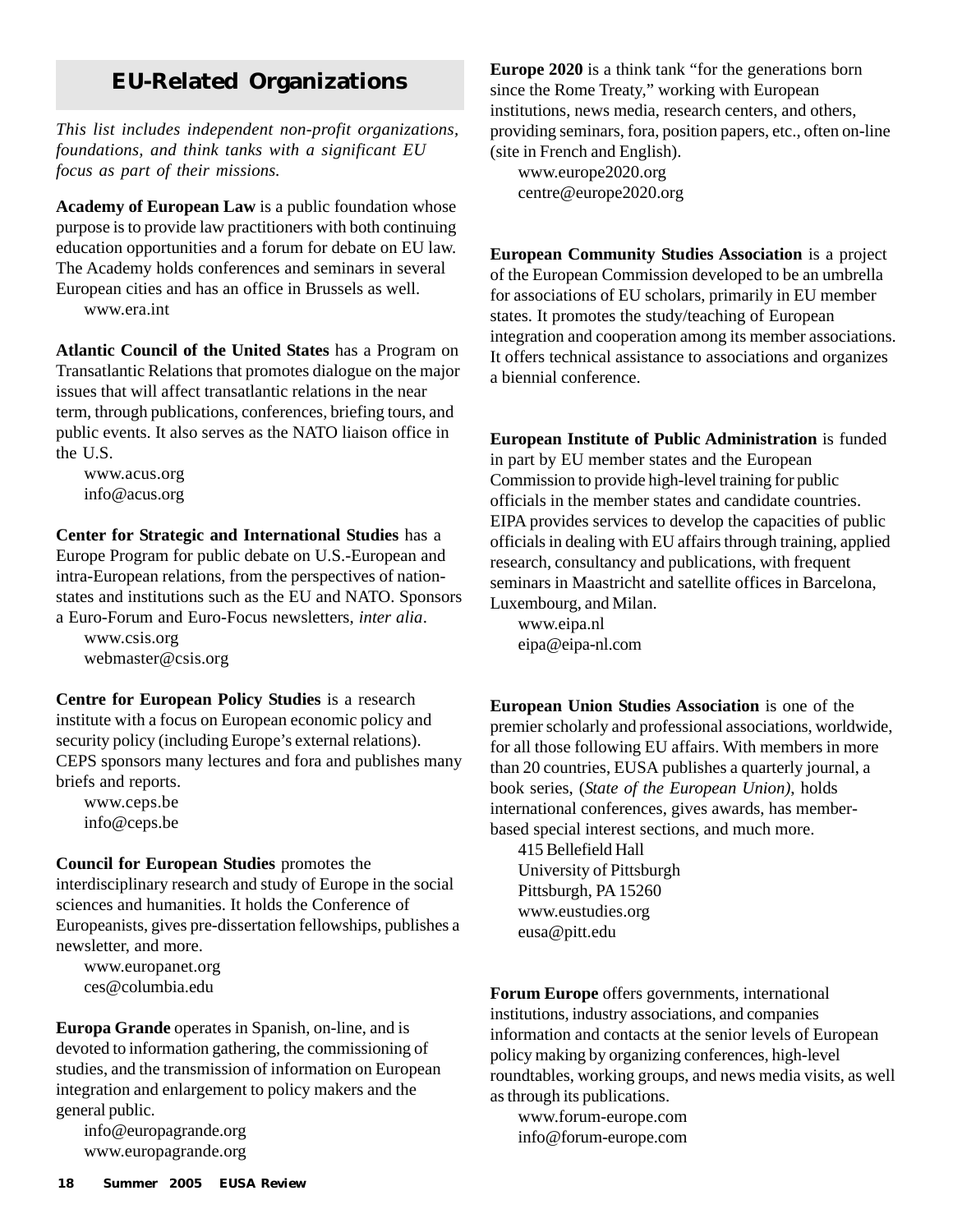**Hellenic Centre for European Studies** (aka EKEM) is an independent research centre focusing on issues concerning the European unification and the participation of Greece in the EU as well as general issues that affect Greek foreign policy. Sponsors research groups, conferences, various publications.

www.ekem.gr info@ekem.gr

**International Atlantic Economic Society** facilitates communication among economists across the Atlantic, promotes the field of economics, and fosters the intellectual development of economists by sponsoring conferences and publishing articles for international dissemination.

www.iaes.org iaes@iaes.org

**L'Observatoire Social Européen** is a research and infor-mation center that "foster[s] a better understanding ... of the social implications of the building of Europe." It produces books and dossiers, supports original research, creates training materials, and houses a documents library for civil servants, journalists, NGOs, policy makers, researchers, and others.

www.ose.be info@ose.be

**Transatlantic Business Dialogue** promotes closer trade ties between the U.S. and the EU. It is an informal process in which European and American companies and business associations develop joint trade policy recommendations, working with the EU European Commission and the U.S. government.

www.tabd.com info@tabd.com

**Transatlantic Consumer Dialogue** is a forum of U.S. and EU consumer organizations which develops consumer policy recommendations to the U.S. government and EU in order to promote the consumer's interests; through it, EU and U.S. consumer groups have input into EU - U.S. negotiations.

www.tacd.org tacd@consint.org

**Transatlantic Information Exchange Service**, also known as TIESWeb, uses the Internet to promote transatlantic dialogue on a people to people level. The site offers a Webzine, subscription to a daily EU news digest, on-line fora, and much more. TIESWeb sponsors a conference in Miami in April 2004, "Reshaping Transatlantic Relations for the 21st Century: The Citizens' Perspective Reconsidered."

www.tiesweb.org contact@tiesweb.org

**Transatlantic Studies Association**, launched in 2002, focuses on "all aspects of transatlantic studies in all time periods." The field is defined as Europe as it relates to North, South, and Central America and the Caribbean, including the history of economic, political and security links, migration, and interdependence. Organizes a biennial conference.

University of Nottingham Nottingham, NG7 2RD England www.nottingham.ac.uk/hrc/tsc

**TransEuropean Policy Studies Association** promotes the study of European public policy, particularly EMU, EU institutions, CFSP, enlargement, and citizens' acceptance of the above. It organizes pre-EU presidency conferences and links national institutes in member states and candidate countries. Its members are European institutes and centres.

www.tepsa.be tepsa@tepsa.be

### **University Association for Contemporary European**

**Studies** brings together academics researching Europe with practitioners in European affairs. It is a clearing house for information on European studies, and promotes research and the development of research networks through conferences, workshops, publications, and more.

UACES Secretariat King's College Strand London WC2R 2LS United Kingdom www.uaces.org admin@uaces.org

**Young European Federalists** is a supranational, political movement active in most European countries. It is an autonomous youth organization with no political party affiliations or commitments; it works for increased democracy on the federal model, mainly at the EU level and Europe-wide.

www.jef-europe.net info@jef-europe.net

*Our next compilation of EU-related organizations will be published in the Summer 2006* EUSA Review. *Send brief details to <*eusa@pitt.edu> *by June 15, 2006.*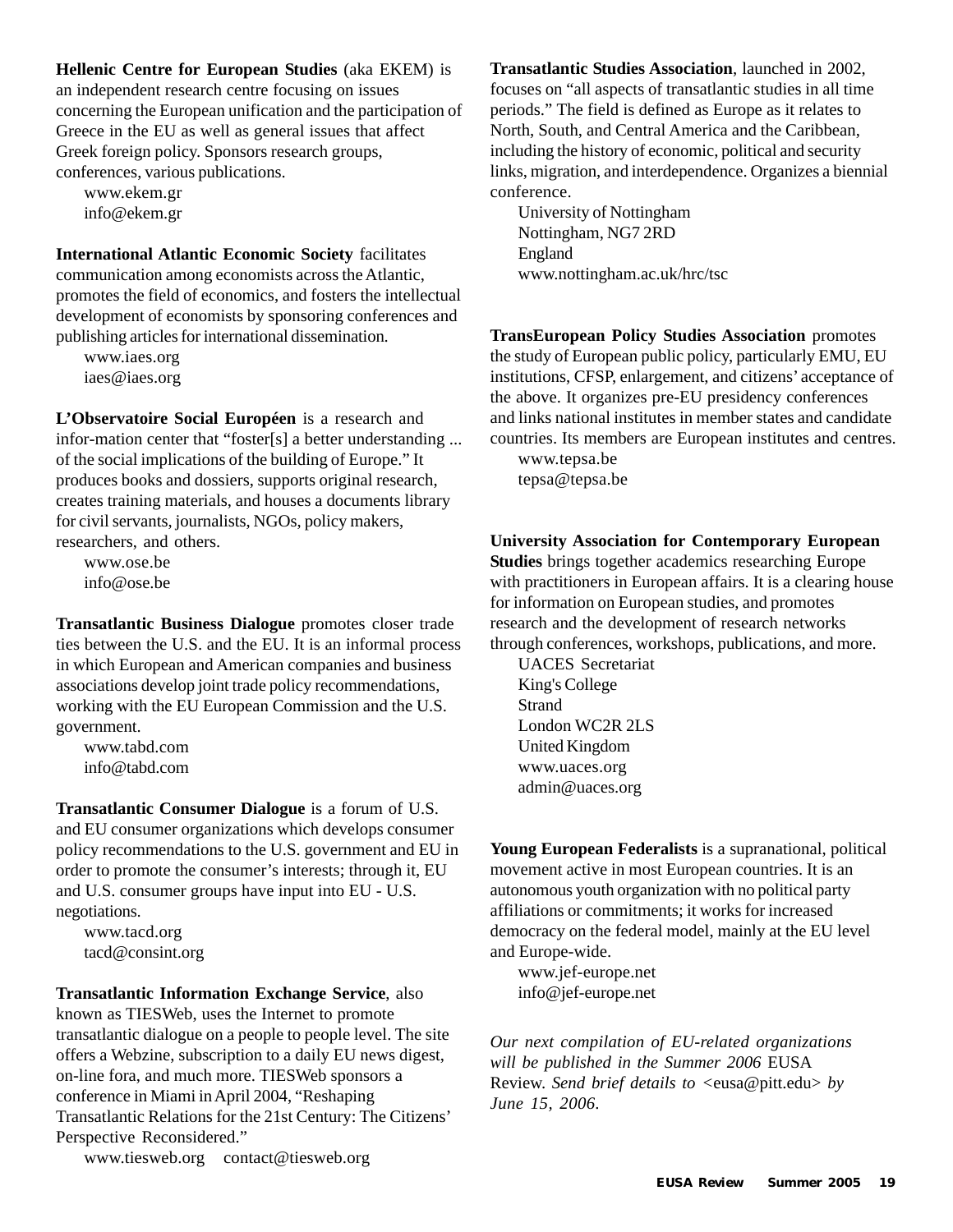place ad 3 here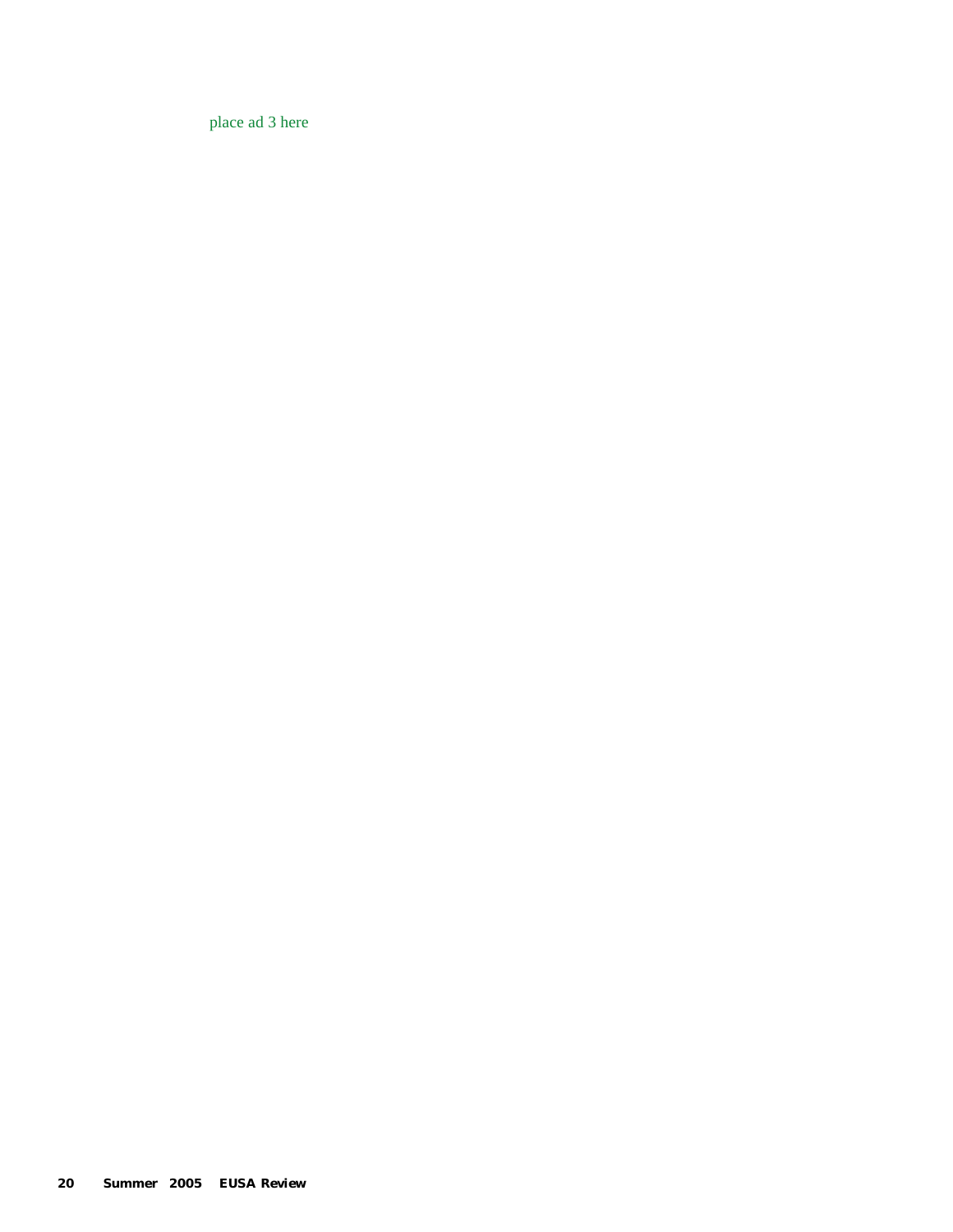#### **New EU-Related Books and Working Papers**

- Eleni Apospori and Jane Millar (2005) *The Dynam ics of Social Exclusion in Europe: Compar ing Austria, Germany, Greece, Portugal and the UK*. Northampton, MA: Edward Elgar Publishing.
- A. Burrell, and A. Oskam (2005) *Turkey in the European Union: Implications for Agricul ture, Food and Structural Policy*. Wallingford, UK: CABI Publishing.
- Peter Cameron (ed.) *Legal Aspects of EU Energy Regulation : Implementing the New Direc tives on Electricity and Gas across Europe*. Oxford, UK: Oxford University Press.
- Youri Devuyst (2005) *The European Union Trans formed: Community Method and Institutional Evolution from the Schuman Plan to the Constitution for Europe*. Brussels, Belgium: Peter Lang Publishing Group.
- Peter Humphreys and Seamus Simpson (2006) *Globalization, Convergence and European Telecommunications Regulation*. Northampton, MA: Edward Elgar Publishing.
- Michael Keating (2005) *Regions and Regionalism in Europe*. Northampton, MA: Edward Elgar Publishing.
- Donato Masciandaro(ed) (2005) *Handbook of Central Banking and Financial Authorities in Europe: New Architectures in the Supervi sion of Financial Markets*. Northampton, MA: Edward Elgar Publishing.
- Constantin Stefanou (ed.) (2005) *Cyprus and the EU: the Road to Accession*. Burlington, VT: Ashgate.
- Marc Weller (ed.) *The Rights of Minorities in Europe: a Commentary on the European Framework Convention for the Protection of National Minorities*. Oxford, UK: Oxford University Press.

 **To all who participated** in the 2005 EUSA Biennial Conference in Austin, Texas-thanks for contributing to a great conference! If you presented a paper but have not submitted it electronically to EUSA, please do so as soon as possible. All papers delivered at EUSA conferences, eventually going back to 1991, will be available on the web site of the Archive of European Integration. The archive of EUSA conference papers promises to be comprehensive, so please submit your paper electronically to pwilkin@pitt.edu or eusa@pitt.edu.

 **Please make a note** in your planner that the dates of our **2007 10th Biennial International Conference** in Montreal, Canada, are **May 17-19, 2007**. We will be at the Le Centre Sheraton in Montreal and will circulate the Call for Proposals in Spring 2006.

 Some information about Montreal: Throughout its history, Montréal has been in turn a French settlement, a British stronghold and a bilingual city. Today it is officially bilingual and proud of its status as the largest French-speaking city in North America and second-largest French-speaking city in the world.

 Today as you tour the Old Port and Old Montréal, you'll find that much of what they and their ancestors built has been lovingly preserved: graceful stone buildings, stately churches, cobblestone streets... Elsewhere, historic neighbourhoods are being restored so more people can live downtown, but it is being done very carefully so as to preserve the special character of each area.

#### **EUSA Interest Sections**

The European Union Studies Association is happy to announce its newest Interest Section, the EUSA Public Policy Interest Section. EUSA now has eight active interest sections based on members' areas of special interest in European integration, including the aexisting seven: EU Law; EU Political Economy; Teaching the EU; EU Latin America Caribbean; EU Economics; EU Public Opinion and Participation; and EU as Global Actor. Each section has its own Web pages (with syllabi banks, textbook lists, and more) and e-mail distribution list, and all will hold business meetings at the EUSA Conference in Montreal (May 2007). For more information, please visit <www.eustudies.org/EUSAsections.html>.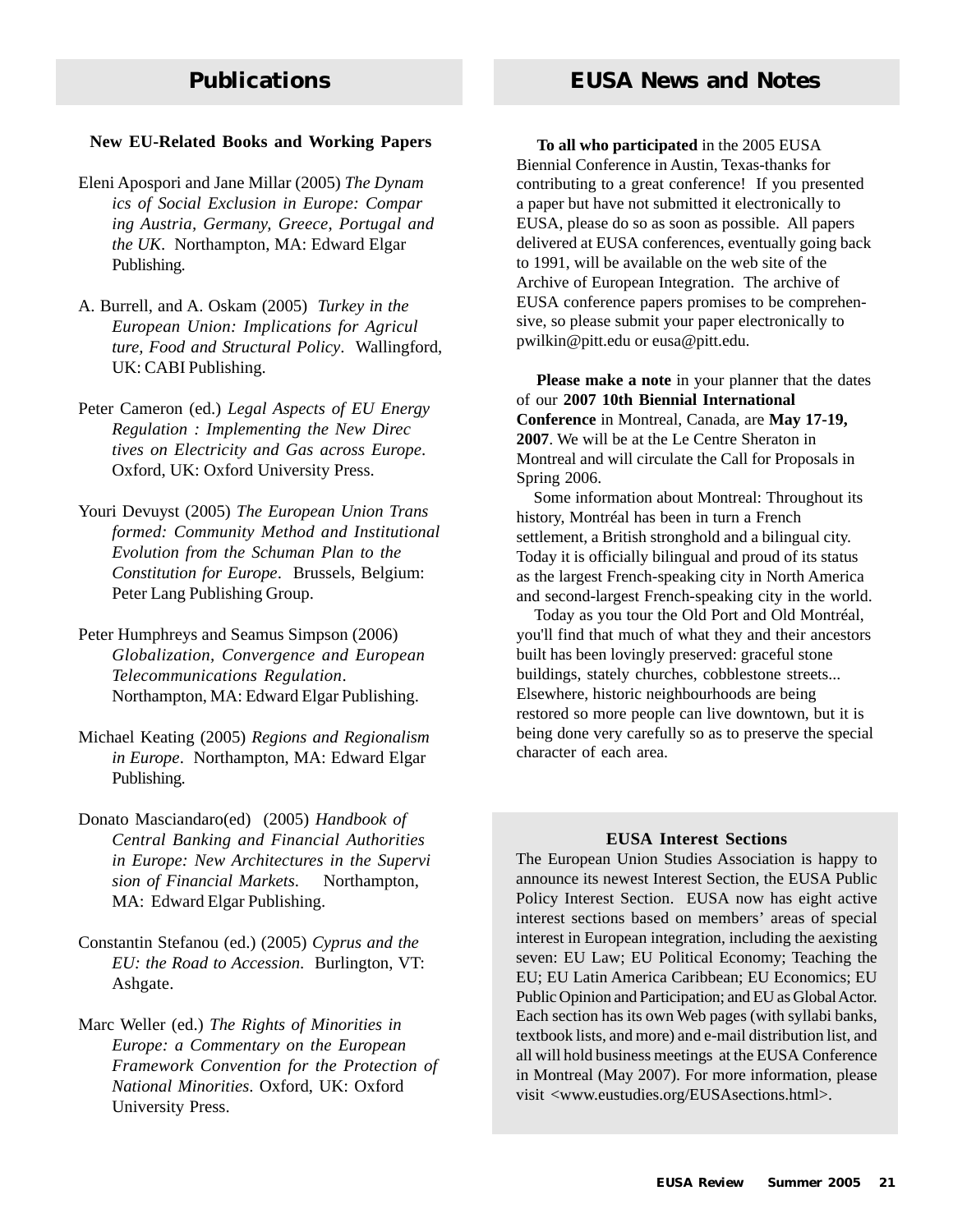# **From the Chair**

(*continued from p. 2*) EUSA has had non-US members since its inception as ECSA in 1988, but those numbers have grown sharply over time. The key factors in this membership growth have been the ever-growing appeal of EUSA's biennial conferences and the Association's Olsonian offer (note that the website trumpets the many "concrete benefits of membership") of a discounted registration rate for members. In recent years the EUSA conferences have achieved a remarkable degree of parity in participation by scholars on the two sides of the Atlantic. By 1995 44% of the program participants were Europe-based, and this figure reached 56% in 2005.

Thip, which means promoting the study of the EU beyond Non-U.S. membership in EUSA has grown accordingly, and it is to be expected that the Executive Committee and EUSA policy would reflect this trend. Whereas EUSA remains based administratively in the U.S., the words "of the United States" no longer appear at the end of the association title in brochures or the website. EUSA is described in the latest brochure simply as "the premier scholarly and professional association, *worldwide*, focusing on the European Union." The Association strives to serve its global member-North America and recognizing quality scholarship without territorial restrictions (though with linguistic limits—English is assumed to be the lingua franca). The rules governing several newly launched EUSA awards reflect this fact. For example, students "pursuing the doctoral degree (PhD) at an accredited institution *in any country,*" as long as they are "writing a dissertation in English," are eligible for the EUSA Haas Fund Fellowships. Dissertations written in English on any aspect of European integration submitted in completion of the Ph.D. *at any university* are eligible for The EUSA Prize for Best Dissertation in EU Studies. All books in English on any aspect of EU studies and published in the two years prior to the EUSA Conference are eligible for the EUSA Book Prize. And every scholar presenting a paper at a EUSA conference is eligible for the Best EUSA Conference Paper Award.

It is important to note that EUSA's award committees have not only been willing to consider applicants from beyond North America, but have increasingly bestowed their honors on them.<sup>1</sup> EUSA recently awarded its first-ever book prize to a continental European scholar (Frank Schimmelfennig), and also named another (Berthold Rittberger, a German national with a D.Phil. from Nuffield College, Oxford) as one of two co-winners of its 2005 dissertation award. The last two Best EUSA Conference Paper Awards have been given to scholars based at the Free University of Berlin (Henrik Enderlein) and the University of Lille II (Virginie Guiraudon). This year's Haas Fellowship winners are both from universities in the United States, but both are foreign nationals—one from Turkey (Umut Aydin of the University of Washington) and one from New Zealand (Kate Nicholls of Notre Dame).2

The internationalization of EUSA has recently been manifested in other ways as well. For example, the EUSA Executive Committee held its annual meeting in Europe (Paris) for the first time in 2003. And the next biennial EUSA conference, scheduled for May 17-19, 2007 in Montreal, will be the first held outside the United States.

Should the next logical step be for EUSA to hold one of its biennial conferences in Europe? That is the sort of question that arises in ExCom meetings in this age of internationalization. What do EUSA members think? We hold our offices because of you and are here to serve you—please do let us know what you think.

#### **John T.S. Keeler University of Washington (Seattle)**

#### **NOTES**

<sup>1</sup> For a discussion of more extensive evidence of change in the balance of transatlantic influence within the EU Studies field, see my "Mapping EU Studies: The Evolution from Boutique to Boom Field 1960-2001," Journal of Common Market Studies 43:3 (September 2005), pp. 549-580. 2 The Haas Fellowship committee received proposals from 14 students at 10 universities in the United States, 11 students at 10 universities in the United Kingdom, and 7 students at 5 universities in continental Europe.

# **EUSA Prizes**

THE EXECUTIVE COMMITTEE of the European Union Studies Association is delighted to announce the winners of the 2005 Ernst Haas Memorial Fellowship, an annual fellowship for graduate students conducting EU-related dissertation research. The Fellowship Fund consists entirely of member contributions to the Ernst Haas Memorial Fund for EU Studies, launched in June 2003 to honor the memory of the late scholar Ernst B. Haas. Winners this year are are **Umut Aydin** of the University of Washington and **Kathleen Nichols** of the University of Notre Dame.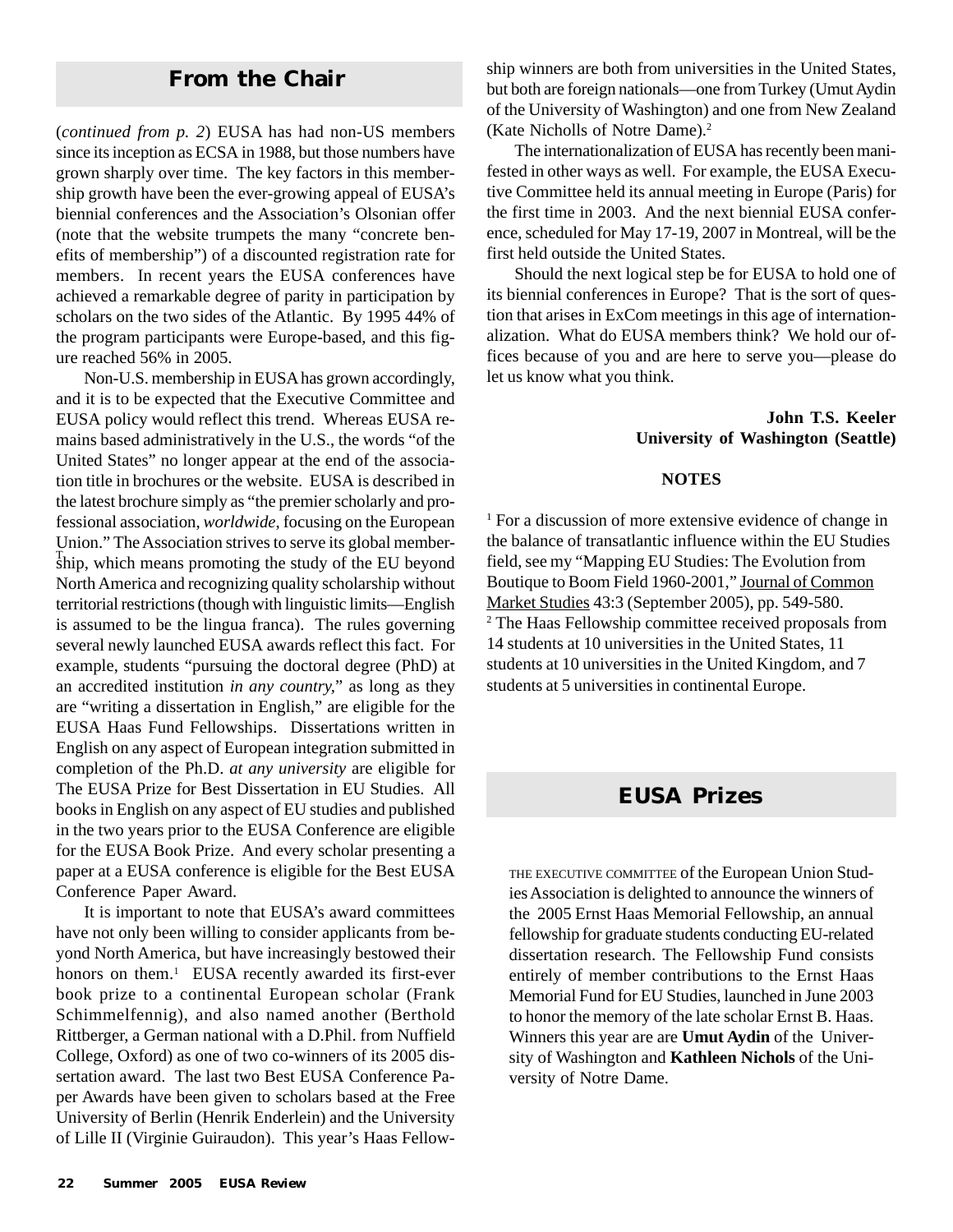#### **EUSA Lifetime Membership**

#### *What is it?*

Simply put, it is a one-time dues payment to EUSA of US\$ 1500.

ı ı

*What does it include?*

The Lifetime Membership includes all regular membership benefits for life. Among those benefits currently are subscription to the quarterly *EUSA Review,* receipt of occasional EUSA monographs, discounted registration rates at the EUSA International Conference, subscription to our e-mail List Serve, and the opportunity to join EUSA interest sections.

#### *Are there any other benefits?*

By making a one-time membership payment, you not only avoid the task of renewing each year, but gain the twin advantages of securing lifetime membership at today's dollar values *and* avoiding future dues increases.

#### *Who should do this?*

Any person wishing to support the endeavors of the European Union Studies Association—the fostering of scholarship and inquiry on the European integration project. For U.S. taxpayers, an additional benefit is a receipt for a one-time \$500 charitable contribution to EUSA, taxdeductible to the extent allowed by law (reducing your tax liability for the year in which you become a Lifetime Member).

#### *How do I become a Lifetime Member?*

Simply mail your check, in US\$ and made payable to "EUSA," to the European Union Studies Association, address given at right. (We can not accept lifetime membership payments by credit card.) We will send you a receipt and letter of acknowledgment.

#### *Will my Lifetime Membership be publicly recognized?*

Yes, EUSA Lifetime Members will be listed in the *EUSA Review* and in our printed, biennial Member Directory.

# **EUROPEAN UNION STUDIES ASSOCIATION**

**New Individual Membership Form Only** *(Please type or print)*

| Do you wish to be subscribed to            |                                                                       |                                                             |
|--------------------------------------------|-----------------------------------------------------------------------|-------------------------------------------------------------|
| EUSA's e-mail List Serve?                  | $\frac{\ }{\ }$ yes                                                   | $\frac{1}{\sqrt{1-\frac{1}{2}}}\ln 0$                       |
|                                            | <b>Membership dues</b> (please check as appropriate):                 |                                                             |
|                                            | Individual ________ \$85 two-year membership                          |                                                             |
|                                            | Student* ________ \$55 two-year membership                            |                                                             |
|                                            | Lifetime Membership _______ \$1500 (+ credit for \$500 tax deduction) |                                                             |
|                                            | * Students must provide copy of current semester's registration form. |                                                             |
| <b>EU Law Interest Section</b>             |                                                                       | $\frac{\text{I}}{\text{I}}$ \$10 (2 yrs.)                   |
| EU Political Economy Interest Section      |                                                                       | $\frac{\text{I}}{\text{I}}(2 \text{ yrs.})$                 |
| Teaching the EU Interest Section           |                                                                       | $\frac{\text{I}}{\text{I}}$ \$10 (2 yrs.)                   |
|                                            | EU Latin America Caribbean Interest Section                           | $\frac{\text{I}}{\text{I}}$ \$10 (2 yrs.)                   |
| <b>EU Economics Interest Section</b>       |                                                                       | $\frac{\text{S10}}{2 \text{ yrs.}}$                         |
|                                            | EU Public Opinion and Participation Section                           | $\frac{\text{I}}{\text{I}}(2 \text{ yrs.})$                 |
| EU as Global Actor Section                 |                                                                       | $\frac{\text{I}(2 \text{ yrs.})}{\text{I}(2 \text{ yrs.})}$ |
| <b>EUSA Public Policy Interest Section</b> |                                                                       | $\frac{\text{I}}{\text{I}}(0)2 \text{ yrs.}$                |
|                                            | EUSA members may wish to make a contribution to support the work of   |                                                             |
|                                            | EUSA in any amount over membership dues:                              |                                                             |
|                                            | EUSA Grants and Scholarships Fund                                     |                                                             |
| <b>EUSA Endowment Fund</b>                 |                                                                       | $\frac{\sqrt{2}}{2}$                                        |
|                                            | Ernst Haas Memorial Fund for EU Studies \$                            |                                                             |
|                                            | Total amount of dues and gifts enclosed \$                            |                                                             |
|                                            | We prefer payment by check (payable to "EUSA") when possible.         |                                                             |
|                                            | Checks must be in US\$ and drawn on a USA bank. We also accept        |                                                             |
|                                            | international money orders and MasterCard or Visa credit cards. Your  |                                                             |
|                                            | cancelled check or credit card statement will be your receipt.        |                                                             |

Signature

 $\blacksquare$ ı I

Mail or fax this form (please do not mail *and* fax this form) to:



**European Union Studies Association** 415 Bellefield Hall University of Pittsburgh Pittsburgh, PA 15260 USA Facsimile 412.648.1168